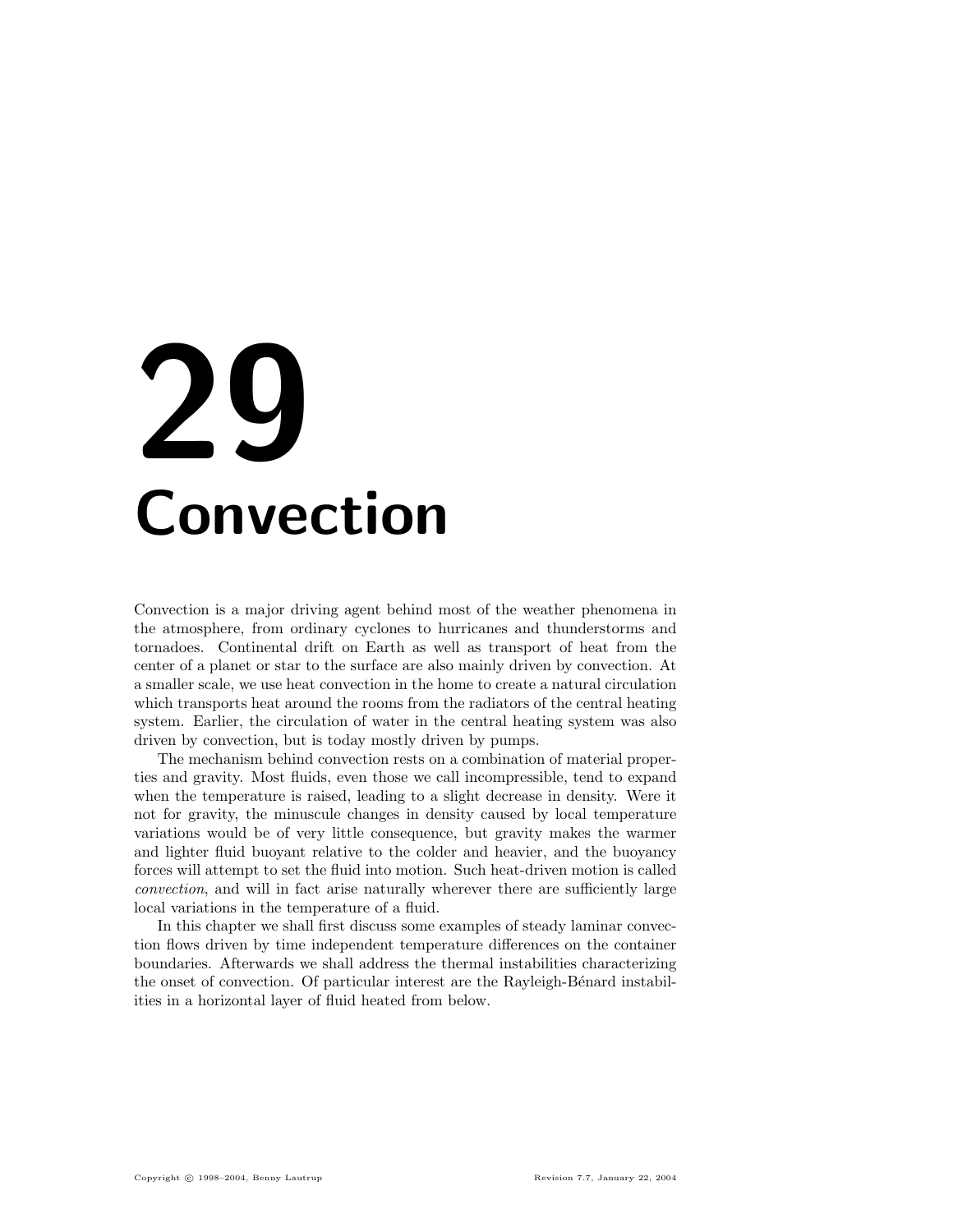# 29.1 Convection

Convection is caused by buoyancy forces in combination with the tendency for most materials to expand when heated<sup>1</sup>. The coupled partial differential equations controlling the interplay of heat and motion are generally so complex that exact solutions are completely out of the question. Numeric simulations are, however, possible and used wherever practical problems have to be solved. Analytic insight into convection is mainly obtained from an approximation developed by Boussinesq in 1902.

#### Thermal expansion coefficient

The (isobaric) *coefficient of thermal expansion* is for all kinds of isotropic matter defined as the relative decrease in density per unit of temperature raise (at constant pressure),

$$
\alpha = -\frac{1}{\rho} \left( \frac{\partial \rho}{\partial T} \right)_p , \qquad (29-1)
$$

It is a material "constant" which for ideal gases where  $\rho \propto p/T$  becomes  $\alpha = 1/T$ , or about  $3 \times 10^{-3}$  K<sup>-1</sup> at room temperature. For most liquids it is also of this magnitude, the exception being water which has  $\alpha \approx 2.5 \times 10^{-4}$  K<sup>-1</sup> at 25  $°C$ . Water is in many respects exceptional with a negative expansion coefficient between 0 and 4  $\degree$ C, and a solid phase (ice) that is lighter than the liquid.

Turning around the above definition we may calculate the change in density,

$$
\Delta \rho = -\alpha \Delta T \rho \tag{29-2}
$$

due to a small change in temperature satisfying  $|\alpha \Delta T| \ll 1$ . In a constant field of gravity  $\boldsymbol g_0$ , this density change causes an extra gravitational force density  $\Delta \rho \boldsymbol g_0$ to appear on the right hand side of the Navier-Stokes equation.

In a flow with velocity scale U, length scale L, and temperature scale  $\Theta$ , the dimensionless ratio of the buoyancy term to the advective term becomes,

$$
\text{Ri} = \frac{|\Delta \rho \mathbf{g}_0|}{|\rho(\mathbf{v} \cdot \nabla)\mathbf{v}|} \approx \alpha \Theta \frac{g_0 L}{U^2} \tag{29-3}
$$

Lewis Fry Richardson (1881- It is called the *Richardson number*, and when this number is small, advection will dominate over convection. Conversely, when it becomes of order unity the flow will be driven by convection with a typical speed  $U \sim \sqrt{\alpha} \Theta \sqrt{g_0 L}$ , which is flow will be driven by convection with a typical speed  $U \sim \sqrt{\alpha} \Theta \sqrt{g_0} L$ , which is the product of the small quantity  $\sqrt{\alpha \Theta} \ll 1$  and the free-fall velocity  $\sqrt{g_0} L$  from height  $L/2$ .

1953). British physicist. Applied as the first the method of finite differences to predict weather.

<sup>1</sup>Concentration gradients in mixed fluids can also cause convective flow. In this book we reserve the word "convection" to denote a flow that is mainly driven by temperature or concentration differences in conjunction with buoyancy, whereas "advection" is used to denote heat transport in a flow mainly driven by other forces. In practice both mechanisms are at play, and sometimes it is useful instead to distinguish between free and forced convection.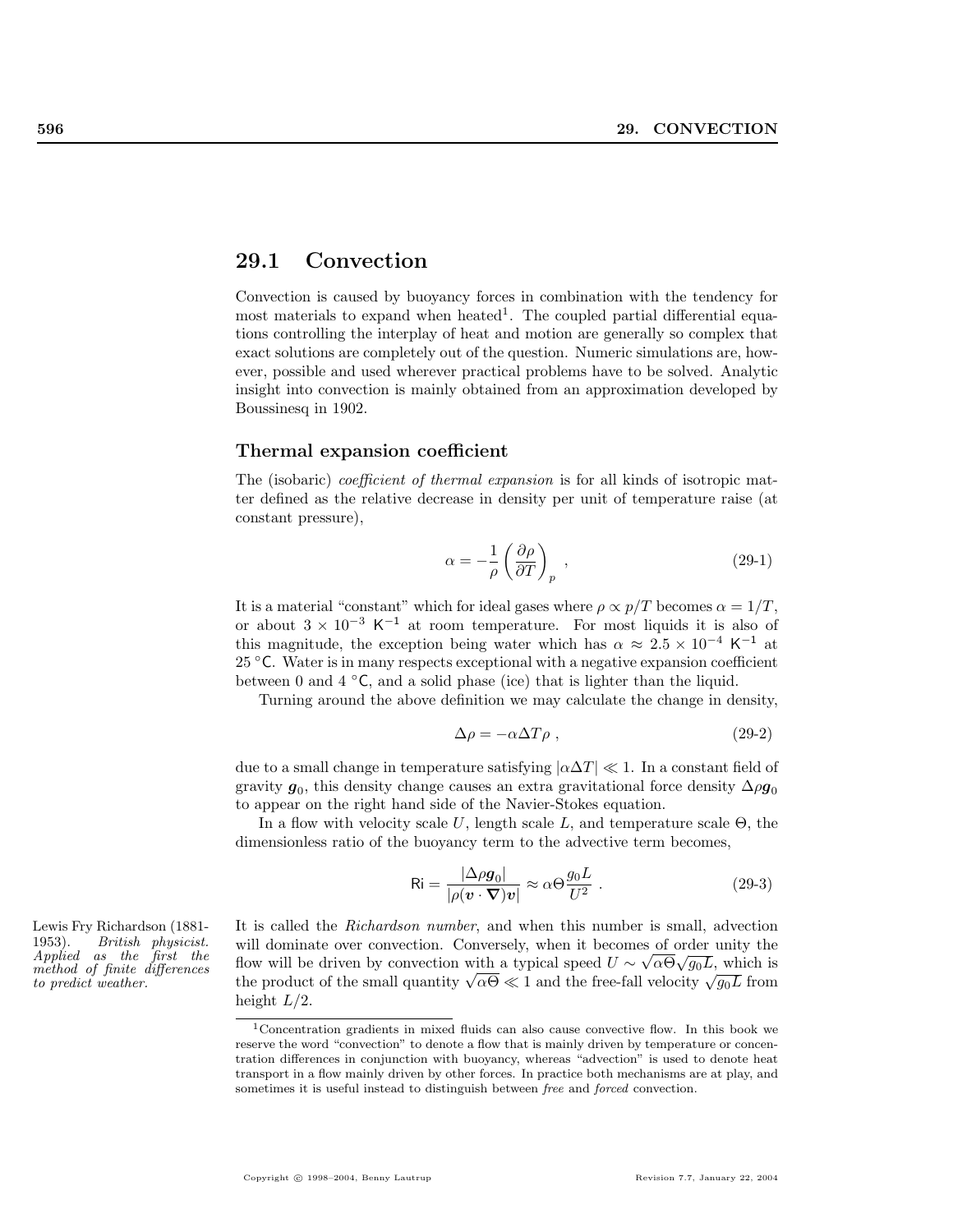## The Boussinesq approximation

Suppose an effectively incompressible fluid initially is at rest in constant gravity  $g_0 = (0, 0, -g_0)$  with constant density  $\rho_0$ , temperature  $T_0$ , and hydrostatic pressure  $p = p_0 - \rho_0 g_0 z$ . At a certain time the boundary temperatures are changed, and the resulting flow of heat changes the temperature in the fluid and thereby its density, resulting in turn in a convective flow with velocity field  $v$ .

The main assumption behind the Boussinesq approximation is that the temperature variations are small on the scale set by the thermal expansion coefficient, *i.e.*  $\alpha \Delta T \ll 1$  where  $\Delta T = T - T_0$ , and the change is density is to first order given by (29-2) with  $\rho = \rho_0$ . Adding the buoyancy term  $\Delta \rho g_0 = -\rho_0 \alpha \Delta T g_0$ to the Navier-Stokes equations, and cancelling off the normal hydrostatic pressure by writing  $p = p_0 - \rho_0 g_0 z + \Delta p$ , the Boussinesq equations for an effectively incompressible fluid become,

$$
\frac{\partial \Delta T}{\partial t} + (\mathbf{v} \cdot \nabla) \Delta T = \kappa \nabla^2 \Delta T , \qquad (29-4a)
$$

$$
\frac{\partial \mathbf{v}}{\partial t} + (\mathbf{v} \cdot \nabla) \mathbf{v} = -\frac{\nabla \Delta p}{\rho_0} + \nu \nabla^2 \mathbf{v} - \alpha \Delta T \mathbf{g}_0 , \qquad (29-4b)
$$

$$
\nabla \cdot \mathbf{v} = 0. \tag{29-4c}
$$

The complete and correct derivation of the Boussinesq approximation is however not without subtlety (see for example [65, p. 188]).

## Steady convection in open vertical slot heated on one side

We have previously (page 584) discussed the steady heat flow in a fluid at rest between two plates, one of which was situated at  $x = 0$  with temperature  $T_0$ and the other at  $x = d$  with higher temperature  $T_1 = T_0 + \Theta$ . The result was that the temperature rises linearly across the slot. If the plates are vertical, buoyancy forces will act on the heated fluid and unavoidably set it into motion. For definiteness, the plates are assumed to be large but finite with the openings at the top and bottom connected to a reservoir of the same fluid at the same temperature  $T_0$  as the cold plate. This provides the correct hydrostatic pressure at the top and bottom of the slot, a pressure which is necessary to prevent the fluid in the slot from "falling out" under its own weight, even before it is heated. Heating will cause the fluid in the slot to rise and merge with the fluid in the reservoir, and it seems reasonable to expect that a steady flow of heat and fluid may come about, in which the fluid rises fastest near the warm plate. The reservoir is assumed to be so large that it never changes its temperature, except near the exit from the slot.

From the planar symmetry of the configuration we expect that the velocity field is everywhere vertical, and that it and the temperature field depend only on x,

$$
\mathbf{v} = (0, 0, v_z(x)), \qquad T = T(x). \qquad (29-5)
$$

Copyright © 1998–2004, Benny Lautrup Revision 7.7, January 22, 2004

Valentin Joseph Boussinesq (1842-1929). French physicist and mathematician. Contributed to many aspects of hydrodynamics: whirlpools, solitary waves, drag, advective cooling, and turbulence.



Steady convection between vertical parallel plates held at different temperatures. The plates continue far above and below the section shown here.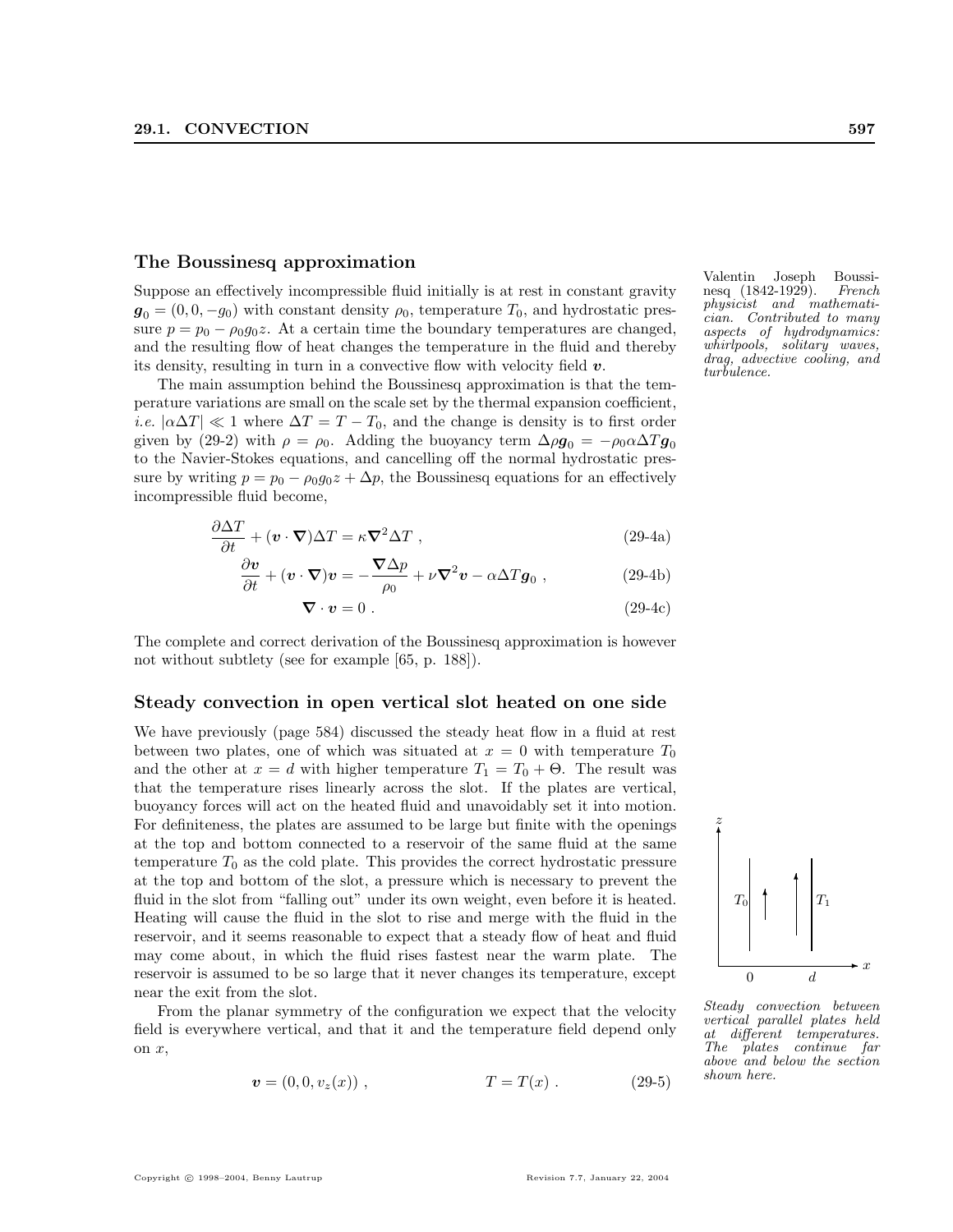Under these assumptions, there will be no advective contribution to the heat equation (29-4a), which becomes  $\nabla_x^2 \Delta T = 0$ . The temperature thus varies linearly with  $x$  across the slot, and using the boundary conditions we get,

$$
\Delta T = \Theta \frac{x}{d} \; , \tag{29-6}
$$

just as in the static case (28-19).

From the assumed form of the velocity field it also follows that the advective term in  $(29-4b)$  side vanishes, and from the x, y-components of this equation we conclude that  $\nabla_x \Delta p = \nabla_y \Delta p = 0$ , so that the pressure can only depend on z. From the z-component we then get

$$
\frac{1}{\rho_0} \nabla_z \Delta p(z) = \nu \nabla_x^2 v_z(x) + \alpha \Theta \frac{x}{d} g_0.
$$

Since the left hand side depends only on  $z$  and the right hand side only on  $x$ , both sides of this equation are constant, and since the pressure excess  $\Delta p$  must vanish at the top and bottom of the slot, it must vanish everywhere,  $\Delta p = 0$ . Using the no-slip boundary conditions on the plates the solution becomes,

$$
v_z = \frac{\alpha \Theta g_0 d^2}{6\nu} \frac{x}{d} \left( 1 - \frac{x^2}{d^2} \right) \tag{29-7}
$$

Notice that the steady flow pattern is independent of the heat diffusivity  $\kappa$  as it would be in forced convection.

The maximal velocity in the slot is found at bit to the right of the middle, at The maximal velocity in the slot is found at bit t<br> $x = d/\sqrt{3}$ . The average velocity in the slot becomes

$$
U = \frac{1}{d} \int_0^d v_z(x) \, dx = \frac{\alpha \Theta g_0 d^2}{24\nu} \,. \tag{29-8}
$$

Due to the spurious absence of advection the velocity field scale is set by viscosity Due to the spurious absence of advection the velocity held scale is set by viscosity rather than by advection. It disagrees with our earlier estimate  $\sqrt{\alpha \Theta g_0 L}$  and is a factor  $\frac{1}{2}\alpha\Theta$  smaller than the average steady fall velocity through the slot, calculated from (19-10) by setting  $G = \rho_0 g_0$ . The Reynolds number corresponding to this velocity is

$$
\text{Re} = \frac{Ud}{\nu} = \frac{1}{24} \cdot \frac{\alpha \Theta g_0 d^3}{\nu^2} \tag{29-9}
$$

The second factor on the right is called the *Grashof number* and denoted Gr. Franz Grashof (1826-93). Formally, the Richardson number becomes  $\mathsf{Ri} = 24/\mathsf{Re}$ .<br>German engineer who

> **Example 29.1.1:** For water with  $d \approx 1$  cm,  $\Theta \approx 10$  K we find  $U \approx 12$  cm/s. The corresponding Reynolds number is  $\text{Re} \approx 1400$ , indicating that the flow should be laminar, as was assumed implicitly in the above calculation. For air the velocity is  $U \approx 8$  cm/s and the Reynolds number Re  $\approx 50$ .



Convective velocity profile in units of the width of the slot and the average velocity. Its shape is reminiscent of the Poiseulle flow (19-8) although skewed a bit towards the right.

 $en a ineer \qquad who$ sought to transform machine building into a proper science.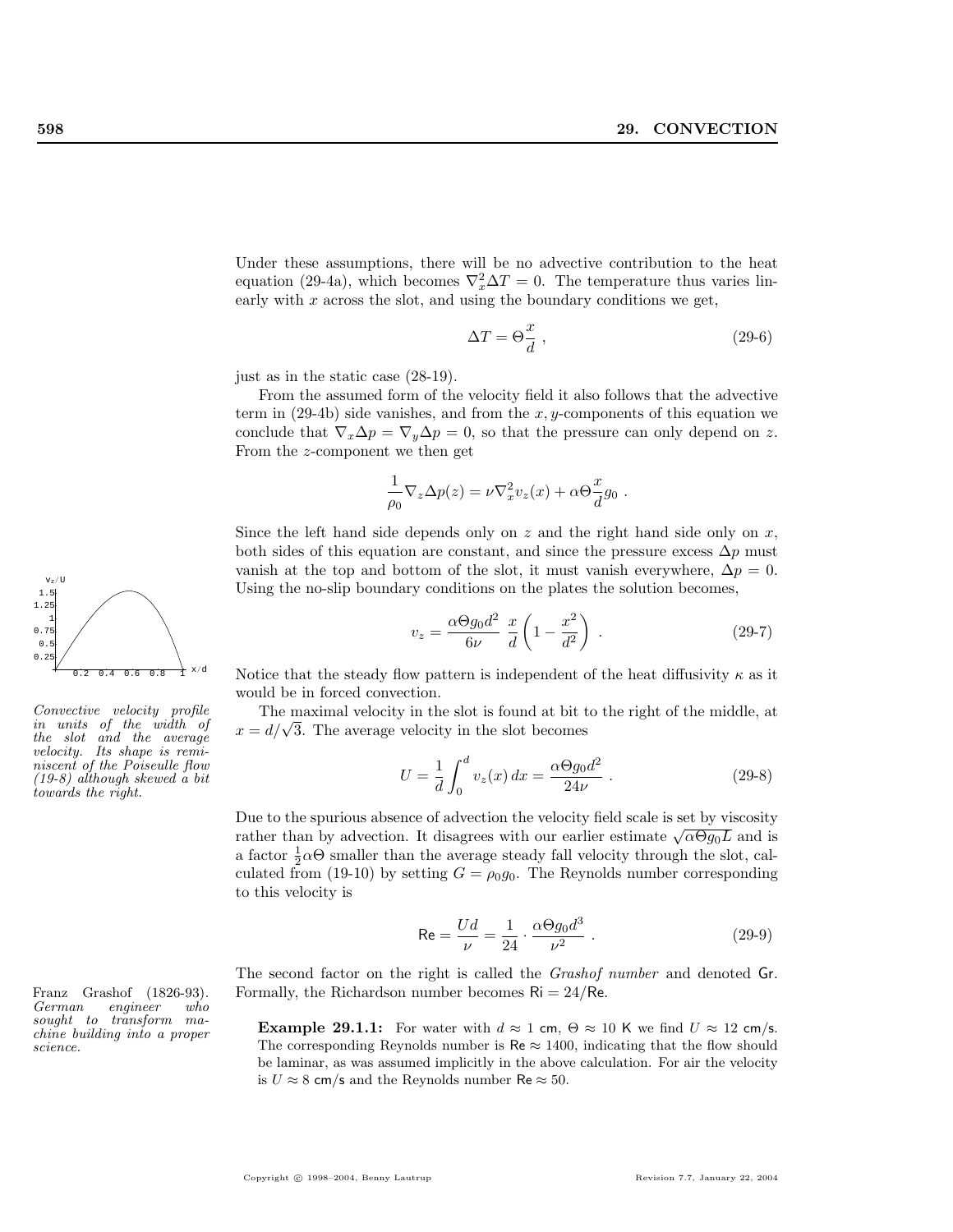#### Entrance length for heat

The rate at which heat is transported by convection from the slot into the reservoir may be calculated from the extra internal energy carried by the fluid as it exits the slot,

$$
\dot{Q} = \int_0^d \rho_0 c_p \Delta T \, v_z L dx = \frac{\rho_0 c_p \alpha \Theta^2 g_0 d^3 L}{45 \nu} \,, \tag{29-10}
$$

where  $L$  is the size of the slot in the y-direction. This raises a puzzle because the temperature gradient is constant,  $\nabla_{x}\Delta T = \Theta/d$ , across the slot, and Fourier's law (28-12) then implies that the same amount of heat is added to the fluid at the warm plate as is removed at the cold. Consequently, no net heat is added to the fluid from the plates, in blatant contradiction with the above calculation and common experience.

What is wrong is the assumption that the solution (29-6) and (29-7) is valid at the bottom of the slot where the fluid enters. Here the temperature gradient cannot be constant, because mass conservation in the steady state forces the cold fluid to enter with the same average velocity  $U$  given by  $(29-8)$ . Since it takes a certain amount of time,  $t \approx d^2/4\kappa$ , for the heat supplied by the warm plate to diffuse across the slot (see eq. (28-17)), the fluid will have moved through a vertical distance

$$
\ell \approx Ut = \frac{\alpha \Theta g_0 d^4}{96\kappa \nu},\tag{29-11}
$$

before the heat gets into contact with the cold plate. For consistency we should compare the heat loss at the exit (29-10) with the total rate of heat transferred into the fluid in the entrance region. It may be estimated from Fourier's law (28- 12) applied to the entrance area  $L\ell$ . In this region the heated fluid only extends about halfway across the slot leading to a heat flow estimate  $\dot{Q} \sim \ell L \cdot k \Theta/(d/2)$ , and this is indeed of the same size as the heat loss (29-10) at the exit.

The entrance length may also be written,

$$
\ell \approx \frac{\text{Ra}}{96} \, d \;, \tag{29-12}
$$

where the dimensionless quantity,

$$
\mathsf{Ra} = \frac{\alpha \Theta g_0 d^3}{\nu \kappa} \,,\tag{29-13}
$$

is the famous Rayleigh number. In units of the slot width the entrance length for heat  $\ell/d$  is about 1% of the Rayleigh number whereas the viscous entrance length (21-22) in units of the slot width is estimated to be about 2% of the Reynolds number.

Example 29.1.2: In the preceding example 29.1.1 the Rayleigh number for water becomes  $\text{Ra} = 2 \times 10^5$ , and we get an enormous entrance length  $\ell \approx 20$  m, whereas for air we find Ra  $\approx 900$  and a much more manageable  $\ell \approx 9$  cm. For comparison the viscous entrance length is 42 cm in water and 1.5 cm in air.



The heat front (dashed) at the entrance to the vertical slot. The heat transferred to the fluid at the warm plate must diffuse across the slot but is at the same time advected upwards with average velocity U. It makes contact with the cold plate after having moved a distance  $\ell$ called the entrance length for heat.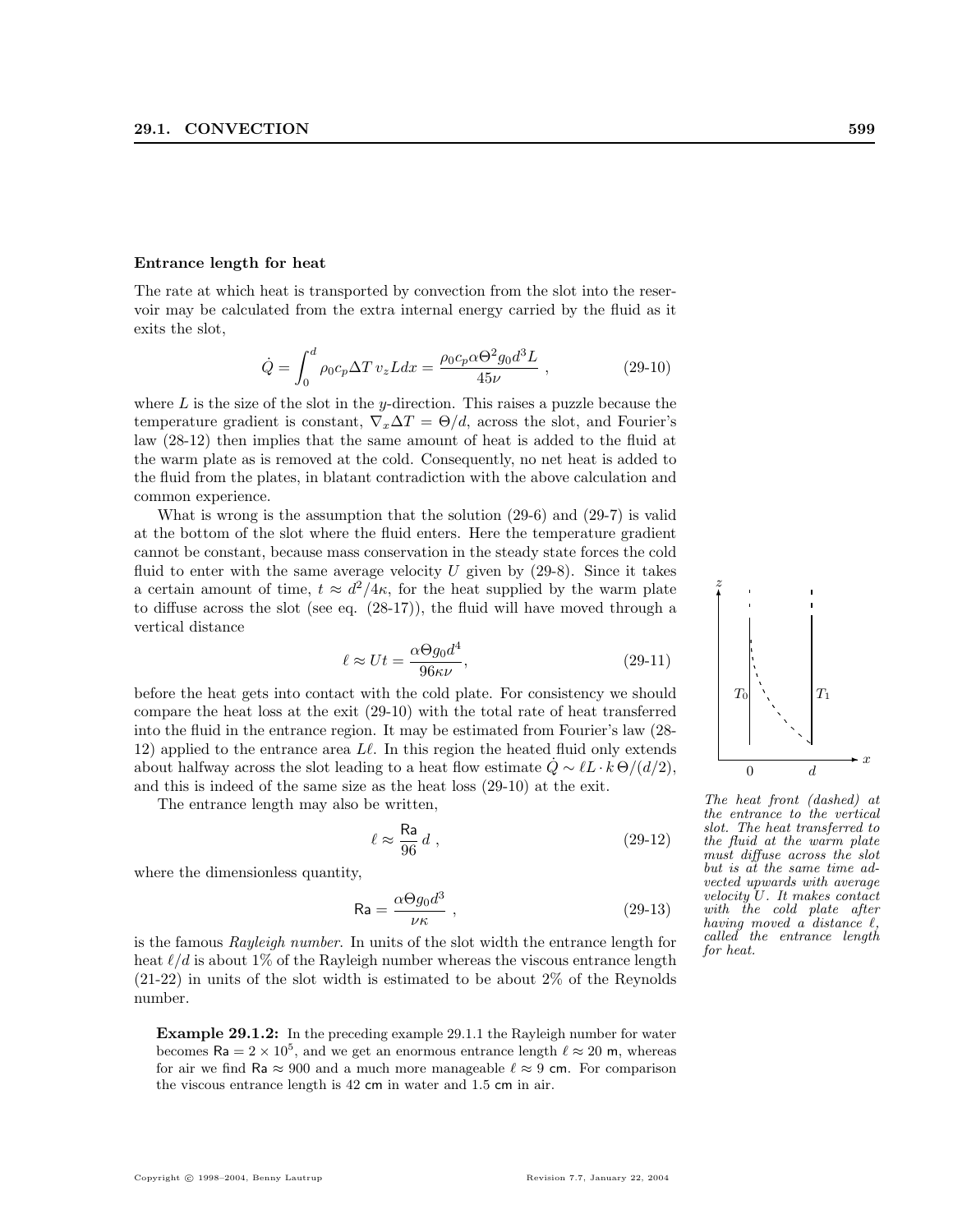

Outline of thermal boundary layers forming on both sides of a thin plate with constant temperature  $T_1 = T_0 + \Theta$ , placed vertically in an infinite sea of fluid originally at rest with temperature  $T_0$ . The layer has a *z*-dependent thickness  $\delta(z)$ .

# Thermal boundary layer

If the entrance length is much greater than the height of the slot,  $\ell \gg h$ , the heated fluid will never reach the cold plate before it exits from the slot. In this limit, the cold plate can be ignored, and the appropriate model is instead that of a warm vertical plate with constant temperature placed in a sea of cold fluid. The heated fluid rising along the plate then forms a thermal boundary layer, and we shall now determine the steady laminar flow pattern in such a boundary layer by combining the Boussinesq approximation with Prandtl's boundary layer approximation (section 25.3 on page 491).

The coordinate system is chosen with the positive z-axis along the plate. Replacing  $\ell$  by z and d by  $\delta(z)$  in the estimate of the heat entrance length (29-11) we obtain an estimate of the z-dependent thickness of the boundary layer (apart from a dimensionless numerical factor),

$$
\delta(z) \sim \left(\frac{\kappa \nu z}{\alpha \Theta g_0}\right)^{1/4} . \tag{29-14}
$$

Since for  $z \to \infty$  we have  $\delta/z \propto z^{-3/4}$  the boundary layer may indeed be viewed as thin, except for a region near the leading edge of the plate.

Under these circumstances we may apply the Prandtl formalism to the Boussinesq equations (29-4) and discard the double derivative after  $z$  in the Laplace operators together with the pressure excess  $\Delta p$ . These simplifications lead to the following (Boussinesq-Prandtl) equations for the velocity field,  $\mathbf{v} = (v_x, 0, v_z)$ , and the temperature excess,  $\Delta T = T - T_0$ ,

$$
(v_x \nabla_x + v_z \nabla_z) \Delta T = \kappa \nabla_x^2 \Delta T , \qquad (29-15a)
$$

$$
(v_x \nabla_x + v_z \nabla_z)v_z = \nu \nabla_x^2 v_z + \alpha \Delta T g_0 , \qquad (29-15b)
$$

$$
\nabla_x v_x + \nabla_z v_z = 0. \qquad (29-15c)
$$

These equations must be solved with the boundary conditions that  $\Delta T = \Theta$  and  $v_x = v_z = 0$  for  $x = 0$ , and  $\Delta T, v_z \to 0$  for  $x \to \infty$ .

Since there is no other possible length scale for x than  $\delta(z)$  we shall assume that the fields only depend on x through the variable  $x/\delta(z)$ , or

$$
s = \left(\frac{\alpha \Theta g_0}{\kappa \nu z}\right)^{1/4} x \,. \tag{29-16}
$$

Apart from dimensional prefactors, the fields are parameterized with dimensionless functions of this dimensionless variable,

$$
\Delta T = \Theta F(s) , \quad v_z = \sqrt{\alpha \Theta g_0 z} \ G(s) , \quad v_x = \left(\frac{\alpha \Theta \kappa \nu g_0}{z}\right)^{1/4} H(s) , \quad (29-17)
$$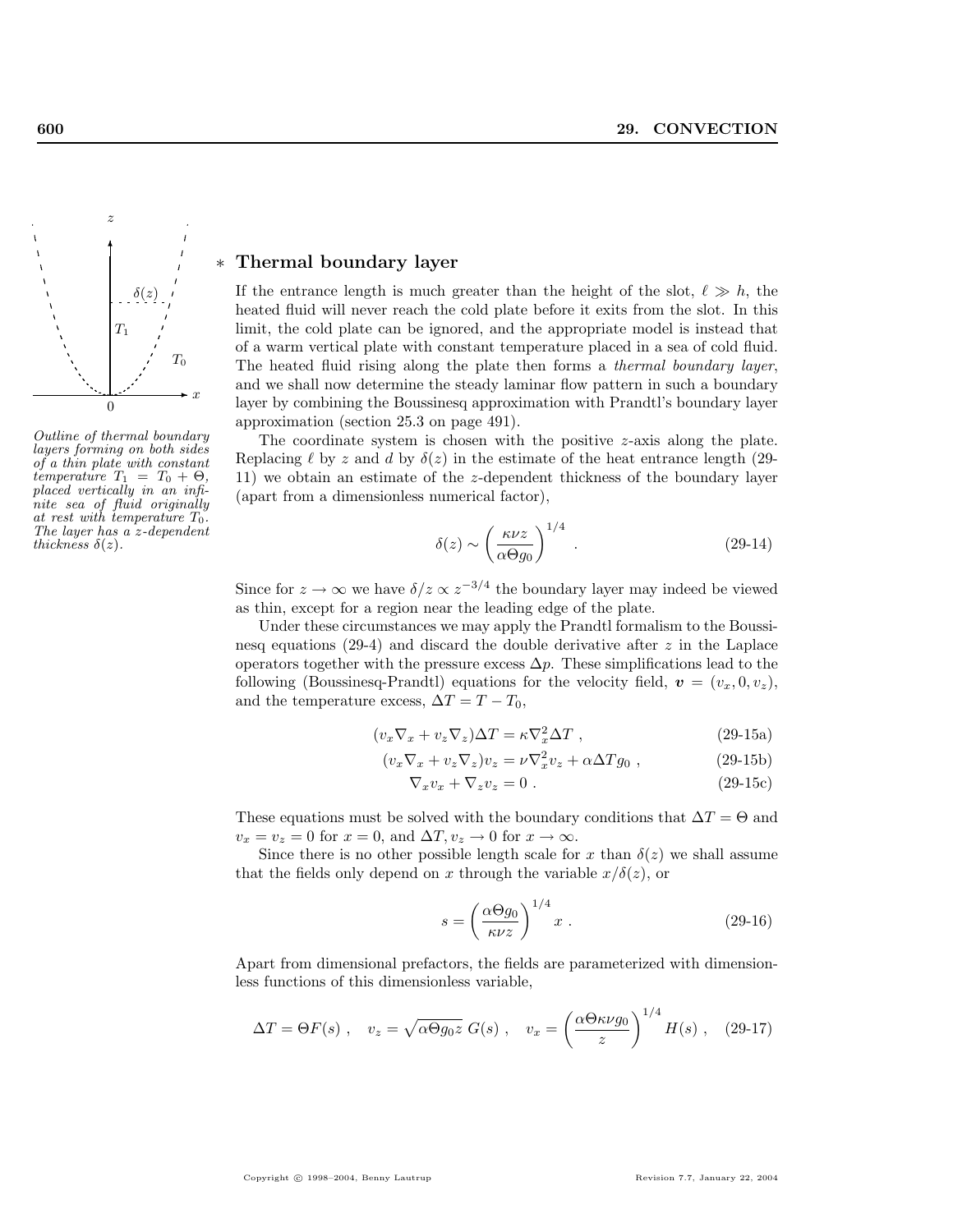

Figure 29.1: Structure of the self-similar thermal boundary layer for  $Pr = 1$ . (a) Plot of the functions  $F(s)$ ,  $G(s)$ , and  $H(s)$ . Notice that asymptotically for  $s \to \infty$  there is a horizontal flow towards the plate which feeds the convective upflow. (b) Doubly logarithmic plot of the heat slope at the plate,  $-F'(0)$ , as a function of the Prandtl number.

and the field equations become coupled differential equations in s alone,

$$
\frac{4}{\sqrt{\mathsf{Pr}}} F'' + (sG - 4H)F' = 0 , \qquad (29-18)
$$

$$
4\sqrt{Pr}G'' + (sG - 4H)G' + 4F - 2G^2 = 0,
$$
\n(29-19)

$$
4H' + 2G - sG' = 0 , \t(29-20)
$$

where  $Pr = \nu/\kappa$  is the Prandtl number. These equations can be solved numerically with the boundary conditions  $F(0) = 1$ ,  $G(0) = H(0) = 0$ , and  $F(\infty) = G(\infty) = 0$ . The result is shown in fig. 29.1a for Pr = 1. Interestingly, the solution has an asymptotic horizontal flow towards the plate (represented by  $H(\infty) = -1.10941...$  for Pr = 1), rather than a vertical upflow from below, as might have been expected. The divergence of the horizontal velocity for  $z \to 0$ is a spurious consequence of the Prandtl approximation.

The rate of heat flow out of one side of a plate of dimensions  $L \times h$  is obtained from Fourier's Law (28-12),

$$
\dot{Q} = -\int_{L\times h} k \left.\frac{\partial \Delta T}{\partial x}\right|_{x=0} dydz = -\frac{4}{3}F'(0)\left(\frac{\alpha \Theta g_0 h^3}{\kappa \nu}\right)^{1/4} k \,\Theta L \; . \eqno(29-21)
$$

The slope  $-F'(0)$  is shown in fig. 29.1b as a function of the Prandtl number. The quantity in parenthesis is the Rayleigh number for the height of the plate. Notice that the heat loss,  $\dot{Q} \sim \Theta^{5/4}$ , grows a little faster than linear.

Example 29.1.3 (Heat radiator): A heat radiator consisting of a single plate of height  $h = 70$  cm and width  $L = 1$  m is kept at  $T = 65 °C$  and placed in a room at  $T_0 = 20$  °C. For air we have Pr = 0.73 and  $F'(0) = -0.388$  leading to a total heat flow  $\dot{Q} = 235$  W from the radiator (including both sides). The maximal vertical velocity  $U = \max v_z$  is quite naturally found at the top of the radiator,  $z = h$ ,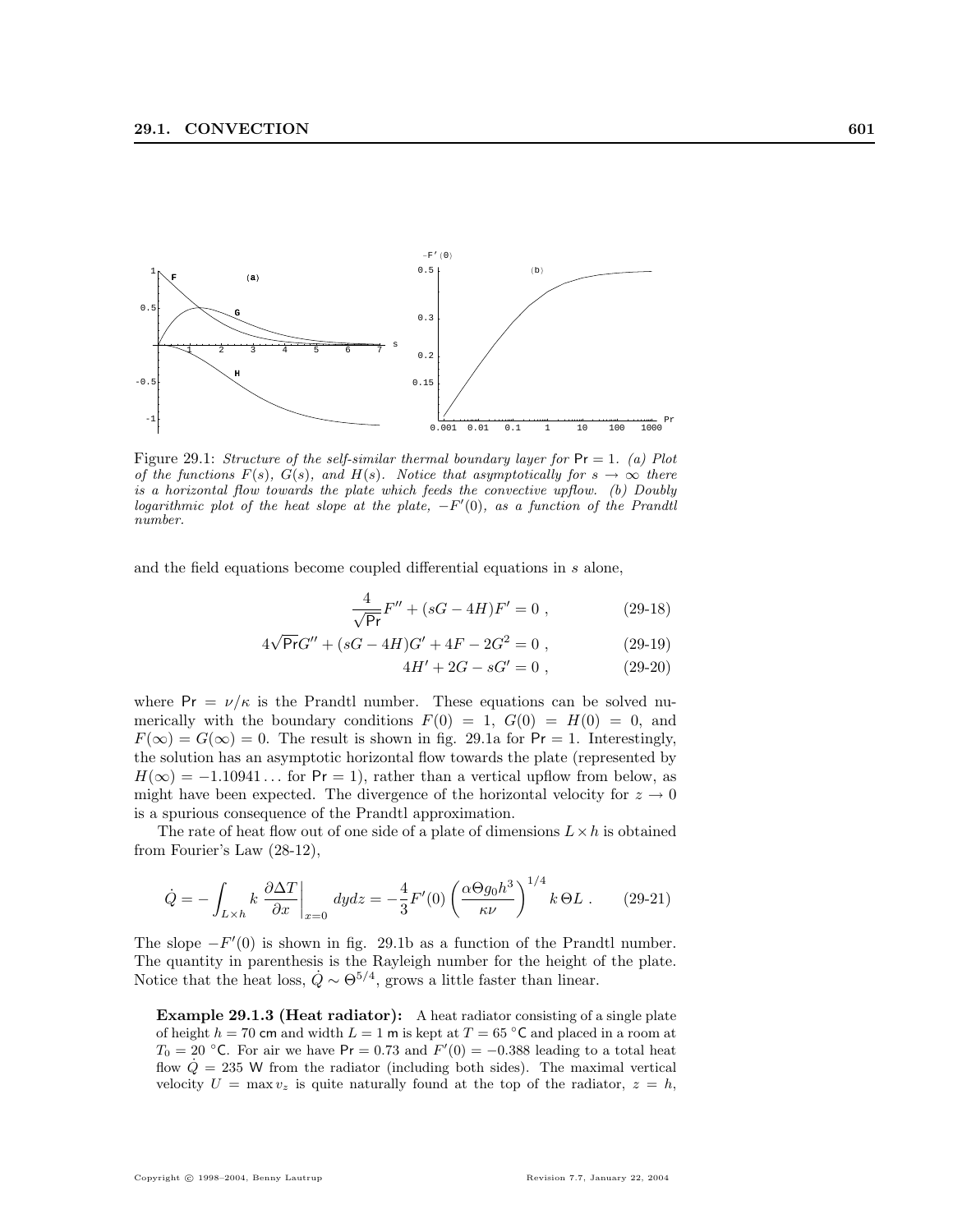and inspection of fig. 29.1a yields  $U = \max_x v_z(x, h) \approx 0.5\sqrt{\alpha \Theta g_0 h} \approx 50$  cm/s at  $s = 1.5$  corresponding to a boundary layer width  $\delta \approx 1$  cm. The horizontal Reynolds number becomes  $\text{Re}_{\delta} = U \delta / \nu \approx 340$ , so there should be no turbulence in this boundary layer. The asymptotic horizontal inflow is merely  $v_x|_{x\to\infty} \approx -1$  cm/s at  $z = 5$  cm above the bottom of the radiator.

Example 29.1.4 (Human heat loss): For a naked grown-up human the skin surface area is  $A \approx 2 \text{ m}^2$ , and standing up the height about  $h \approx 2 \text{ m}$  and  $L \approx 1 \text{ m}$ . Taking  $\Theta = 10$  K we find the heat loss  $\dot{Q} \approx 40$  W. Since this is less than half the heat production of 100 W, a human being should easily be able to maintain a skin temperature of 27◦C in calm air at 17◦C, perhaps by sweating a little (see example 28.2.5). As soon as there is even a very gentle wind, the heat loss grows and rapidly begins to chill the body (see example 28.4.2).

# 29.2 Convective instability

Fluids with horizontal temperature variations, such as the vertical slot discussed above, cannot remain in hydrostatic equilibrium but must immediately start to convect (see problem 29.9). There is on the other hand nothing in the way of hydrostatic equilibrium if the fluid is only subject to vertical temperature variations  $T = T(z)$ . If the vertical temperature gradient is positive  $\left(\frac{dT}{dz} > 0\right)$ , so that the temperature rises with height, hydrostatic equilibrium is stable because a blob of fluid that is quickly displaced upwards will have lower temperature and higher density than its new surroundings, and thus experience a downwards buoyancy force, tending to bring it down again. Hydrostatic equilibrium may, however, not be stable if the temperature gradient is negative  $\left(\frac{dT}{dz}\right)$  because a blob that is suddenly displaced upwards into a region of lower temperature will experience an upwards buoyancy force which tends to drive it further upwards.

Were it not for drag and heat loss, the displaced blob would rise with everincreasing velocity. Drag from the surrounding fluid grows with the upwards blob velocity, to begin with linearly. Conductive heat loss lowers the excess temperature of the blob and thereby its buoyancy. Both of these effects grow proportionally with the surface area of the blob whereas buoyancy grows proportionally with the volume, implying that large blobs of fluid tend to be more unstable and rise faster than small. As we shall now see there is a critical blob size below which blobs are not capable of rising at all. In the following section we shall calculate the critical point for onset of instability in particular geometries.

#### Stability estimate for spherical blob of fluid

For simplicity we begin with an incompressible fluid at rest in constant gravity  $g_0$ with a constant negative vertical temperature gradient,  $dT/dz = -G$ , so that the temperature field is of the form  $T(z) = T_0 - Gz$ . A constant gradient could, as we have seen, be created in a horizontal slot with a fixed temperature difference between the lower and upper plates.



A spherical blob of fluid  $moving$  upwards with constant velocity  $U$ . If the stant velocity  $U$ . temperature gradient is negative  $\left(\frac{dT}{dz} \right)$  the temperature of the moving blob will be larger than its surroundings  $(\Delta T > 0)$ . The pressure is assumed to be the same inside and outside the blob.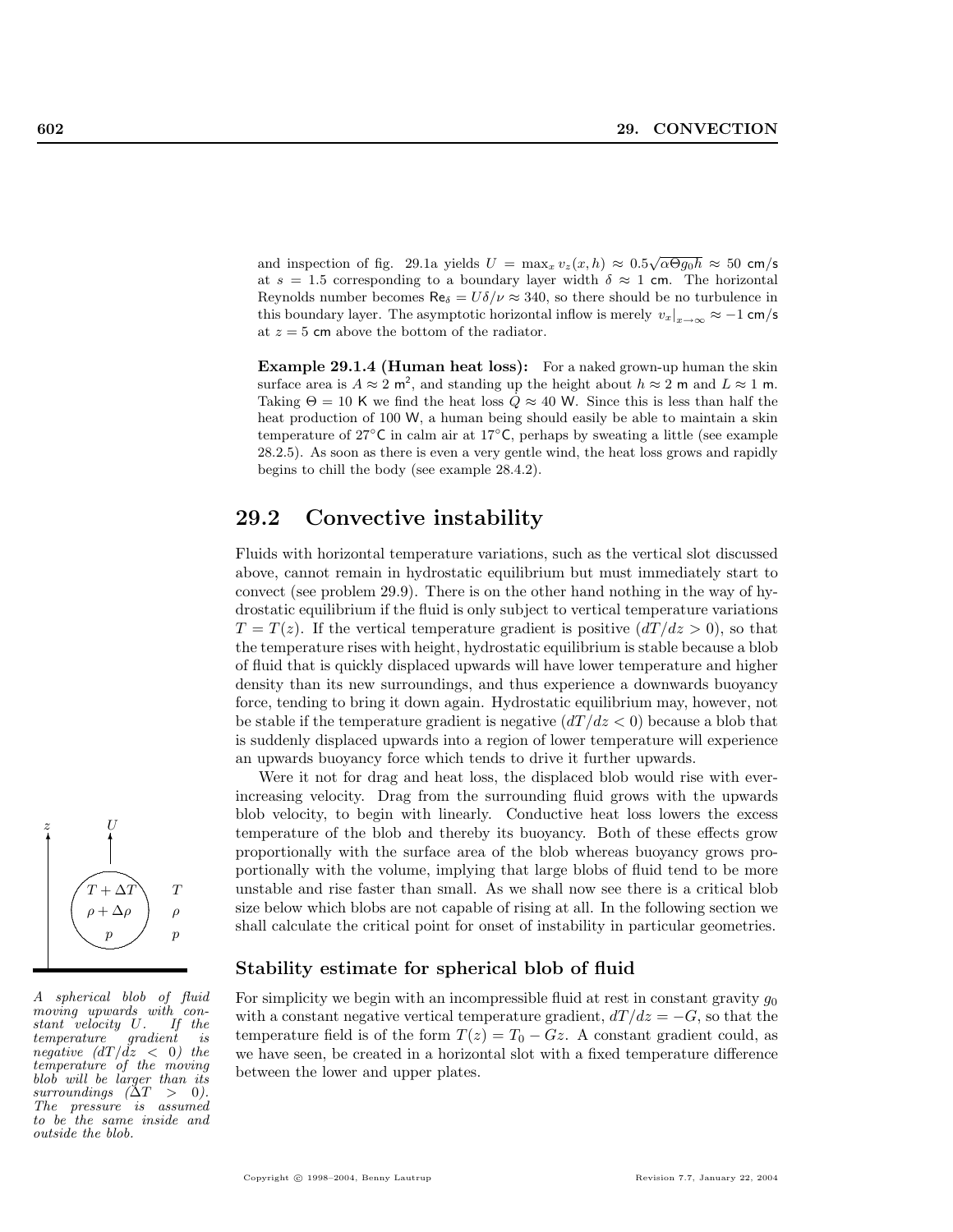Imagine now that a spherical blob of fluid with radius  $a$  is set into upwards motion with an infinitesimally small steady velocity  $U > 0$ . This is of course a thought experiment, and we do not speculate on the technological difficulties in creating and maintaining such a blob. While it slowly rises towards lower and lower temperatures, the warmer blob will transfer its excess of heat to the colder environment over a typical diffusion time  $t \sim a^2/4\kappa$  (see eq. (28-17)). In this time the blob rises through the height  $\Delta z \approx U t \sim U a^2/4\kappa$ , and the environment cools by  $\Delta T \sim G \Delta z \sim G U a^2/4\kappa$ . In the steady state the competition between the falling temperature of the environment and the loss of heat from the blob should lead to a time independent temperature excess of size  $\Delta T$ , which in turn determines the buoyancy force.

Unfortunately the estimate of  $\Delta T$  is a bit weak because the Péclet number  $Pe = 2aU/\kappa$  vanishes in the limit of vanishing U. This implies that for sufficiently small  $U$  advection of heat will be negligible compared to diffusion, and that the heat escaping from the blob will spread far beyond the blob radius and thereby raise the temperature of the environment. The rising sphere thus finds itself surrounded by a large "cocoon" of fluid (of its own making) that is warmer than the environment and therefore provides smaller buoyancy than would be the case if the temperature of the environment reigned all the way to the surface of the sphere. So to calculate the buoyancy force we must know the temperature distribution inside the blob relative to the temperature at its surface.

It is most convenient to go to the rest frame of the blob where the flow outside the blob is steady with the temperature of the environment dropping at a constant rate. The true temperature field inside the blob must then be of the form,

$$
T' = T_0 - G(z + Ut) + \Delta T , \qquad (29-22)
$$

where by assumption the temperature excess field  $\Delta T$  is time independent. Inside the blob,  $T'$  must obey Fourier's heat equation for at fluid at rest  $(28-14)$ , which under the given assumptions becomes

$$
-GU = \kappa \nabla^2 \Delta T \ . \tag{29-23}
$$

Seeking a spherical solution, we find  $\Delta T = -(GU/6\kappa)r^2 + \text{const}$ , and the difference between the temperature inside the blob and on its surface becomes

$$
\delta T = \Delta T - \Delta T|_{r=a} = \frac{GU}{6\kappa} (a^2 - r^2) . \tag{29-24}
$$

This is indeed of the same order of magnitude as the previous estimate  $\Delta T \sim$  $GUa<sup>2</sup>/\kappa$ . The total upwards buoyancy force is obtained from the density change  $\delta \rho = -\alpha \delta T \rho_0$  inside the blob,

$$
\mathcal{F}_B = \int_V \delta \rho(-g_0) dV = \rho_0 g_0 \alpha \int_0^a \delta T(r) 4\pi r^2 dr = \frac{4\pi \rho_0 g_0 \alpha G a^5 U}{45\kappa} \ . \tag{29-25}
$$



The heat front reaches far beyond the blob radius when the blob velocity is tiny. Here the blob is viewed in its rest frame, where there asymptotically is a uniform downwards wind  $-U$  carrying a continually lower temperature.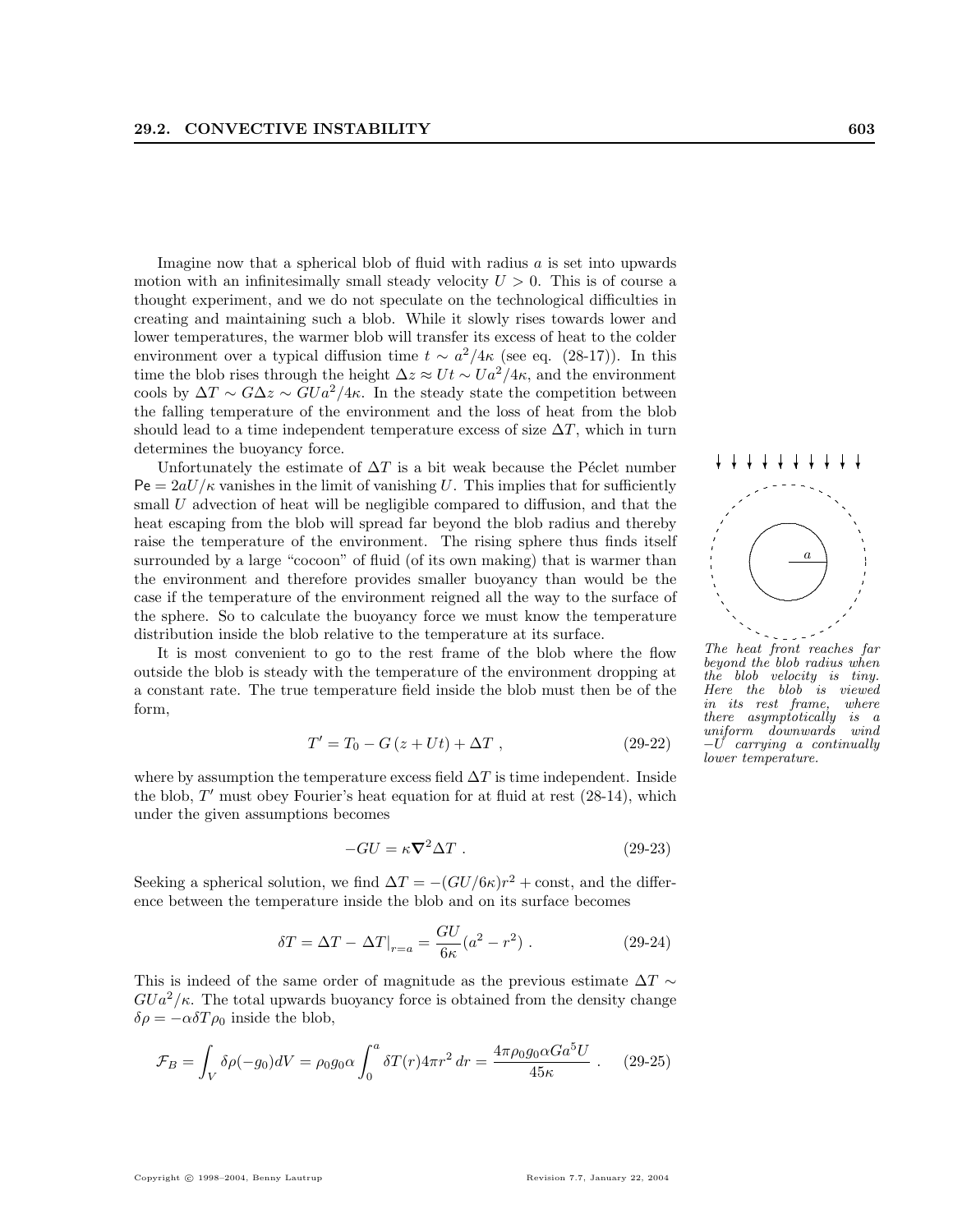Evidently, the buoyancy grows like the fifth power of the radius because its volume grows like the third power and the diffusion time like the second.

The viscous drag on a sphere in slow steady motion is given by Stokes Law  $(20-9)$ ,

$$
\mathcal{F}_D = 6\pi \eta a U \tag{29-26}
$$

It is valid for small Reynolds number Re  $= 2aU/\nu \ll 1$ , a condition which is always fulfilled in the limit of vanishing U.

If the buoyancy is smaller than the drag,  $\mathcal{F}_B < \mathcal{F}_D$ , the sphere cannot continue to rise on its own. In dimensionless form, this becomes

$$
\frac{\mathcal{F}_B}{\mathcal{F}_D} = \frac{2}{135} \frac{g_0 \alpha G a^4}{\kappa \nu} < 1 \,,\tag{29-27}
$$

where  $\nu = \eta/\rho_0$  is the kinematic viscosity (momentum diffusivity) of the fluid. Evidently, this puts an upper limit on the size of stable blobs.

#### The critical Rayleigh number

In terms of the blob diameter  $d = 2a$ , the stability condition (29-27) may be written as a condition on the Rayleigh number,

$$
\mathsf{Ra} \equiv \frac{g_0 \alpha G d^4}{\kappa \nu} < 1080 \tag{29-28}
$$

Tracing back over the preceding calculation, we see that the large critical value  $Ra_c = 1080$  on the right hand side is mainly due to the "cocoon" of warm fluid carried along with the blob and diminishing its buoyancy. The critical Rayleigh number for blobs of general globular shape may presumably always be taken to be around 1000, whereas blobs with radically different shapes, for example long cylinders, will have quite different critical Rayleigh numbers, although typically they will be large.

**Example 29.2.1:** For water in a pot on a warm plate held at  $50^{\circ}$ C in a room with temperature 20 $^{\circ}$ C we have  $\Theta \approx 30$  K and a depth of perhaps  $h = 10$  cm, so that  $G = \Theta/h = 300$  K/m. The stability limit for spherical blobs is  $d \leq 3.7$  mm, and we expect convective currents to arise spontaneously everywhere in the pot. If instead there is heavy porridge in the pot with heat properties like water but kinematic viscosity, say  $\nu \approx 1 \text{ m}^2/\text{s}$ , the critical diameter becomes  $d \approx 12 \text{ cm}$ . Such blobs cannot find room in the container, and only little convection is expected.

If the geometry of a fluid container cannot accommodate blobs larger than a certain diameter d, and if the Rayleigh number for this diameter is below the critical value, the fluid in the container will be stable with the given negative temperature gradient. The critical Rayleigh number depends, however, strongly on the geometry of the container, and cannot in general be calculated analytically. In the following section we shall determine it for the simplest of all geometries, the horizontal slot.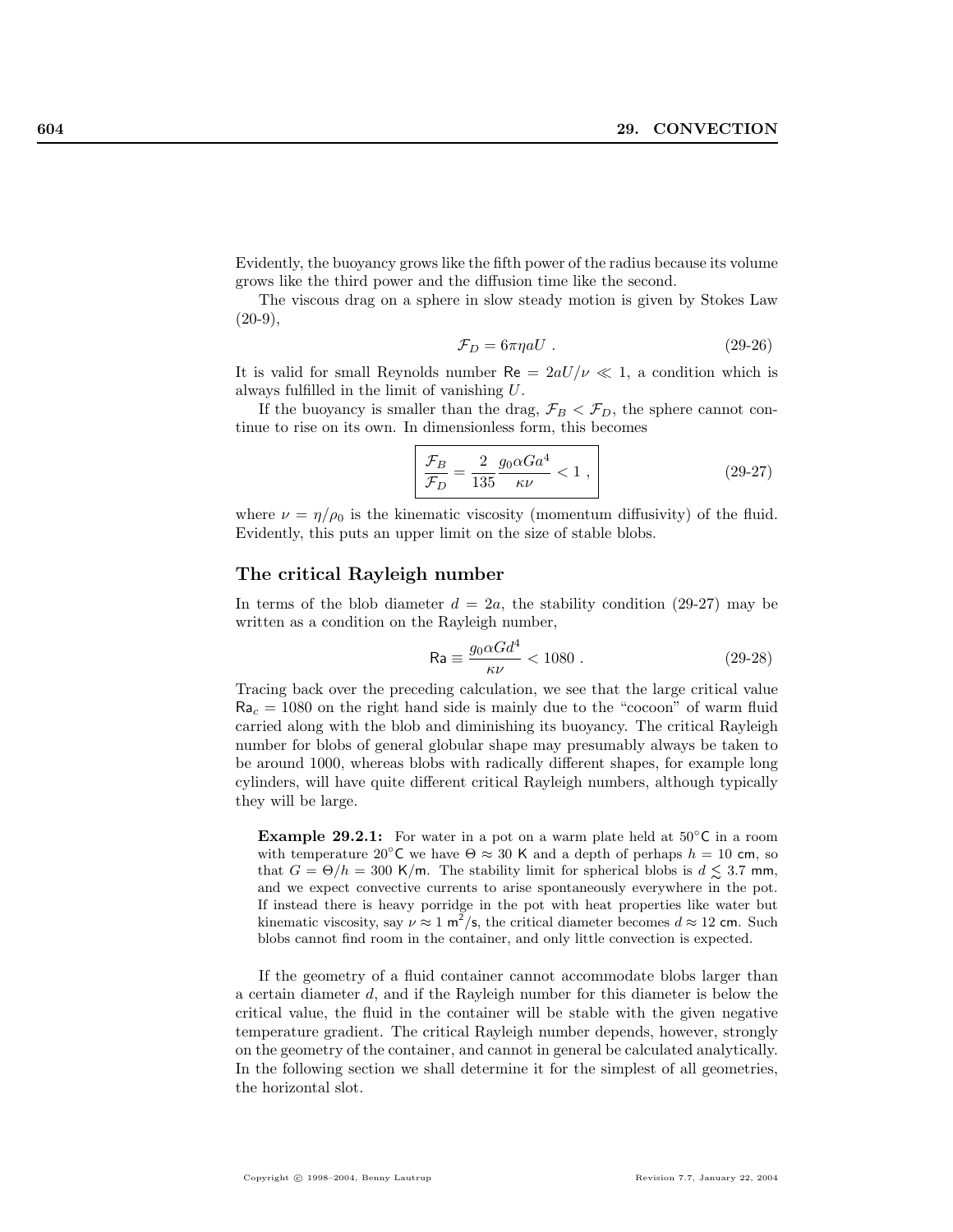#### Estimate of terminal blob speed

If the Rayleigh number for a blob is larger than the critical value,  $Ra > Ra_c$ , the blob will on its own accelerate upwards with larger and larger speed. For large Reynolds numbers form drag on a sphere,  $\mathcal{F}_D \approx \frac{1}{4} \rho_0 \pi a^2 U^2$  (see page 386), grows quadratically with velocity, and will eventually balance the buoyancy force  $\mathcal{F}_B$ . The terminal speed determined by solving  $\mathcal{F}_D = \mathcal{F}_B$  becomes for  $\mathsf{Ra} \gg \mathsf{Ra}_c$ ,

$$
U \approx \frac{2}{45} \frac{g_0 \alpha G d^3}{\kappa} \tag{29-29}
$$

where d is the blob diameter. Rising blobs are of course strongly influenced by high speeds, so this is only a coarse estimate.

**Example 29.2.2:** In example 29.2.1 a water blob with  $d = 1$  cm will reach a terminal speed of  $U \approx 23$  cm/s, in reasonable agreement with daily experience.

# ∗ 29.3 Linear stability analysis of convection

The onset of instability in dynamical systems is usually determined by linearizing the dynamical equations around a particular "baseline" state that may or may not be unstable. The solutions to the linearized dynamics represent the possible fluctuations around the baseline state, and if no fluctuation can grow indefinitely with time, the baseline state will be stable. The existence of a single run-away mode indicates on the other hand that the baseline state is unstable. In the space of parameters that control the system, the condition that all fluctuations be damped leads to an inequality like (29-28), which in the limit of equality defines a critical surface, separating the stable region in parameter space from the unstable.

#### Linearized dynamics of flow and heat

In the present case the baseline state is an incompressible fluid at rest in hydrodynamic equilibrium with a vertical temperature distribution of constant negative gradient,  $T = T_0 - Gz$ . The pressure must obey the equations of hydrodynamic equilibrium (4-20) on page 65 with the modified density  $\rho = \rho_0(1 - \alpha(T - T_0))$ of the heated fluid. Solving the hydrostatic equilibrium equations we find  $p = p_0 - \rho_0 g_0 z - \frac{1}{2} \rho_0 g_0 \alpha G z^2.$ 

A small velocity perturbation  $v$  will generate small corrections to the fields,  $\Delta T$  and  $\Delta p$ , so that the true temperature and pressure fields become,

$$
T = T_0 - Gz + \Delta T , \qquad p = p_0 - \rho_0 g_0 z - \frac{1}{2} \rho_0 g_0 \alpha G z^2 + \Delta p . \qquad (29-30)
$$

To first order in the small quantities  $\Delta T$ ,  $\Delta p$ , and v, the heat equation (28-23)



Stability plot for heat convection in a system with<br>negative temperature gra $negative \quad temperature \quad gradient \quad G \quad and \quad size \quad d. \quad The$  $dient$   $G$  and  $size$   $d$ . critical surface is  $G \sim d^{-4}$ .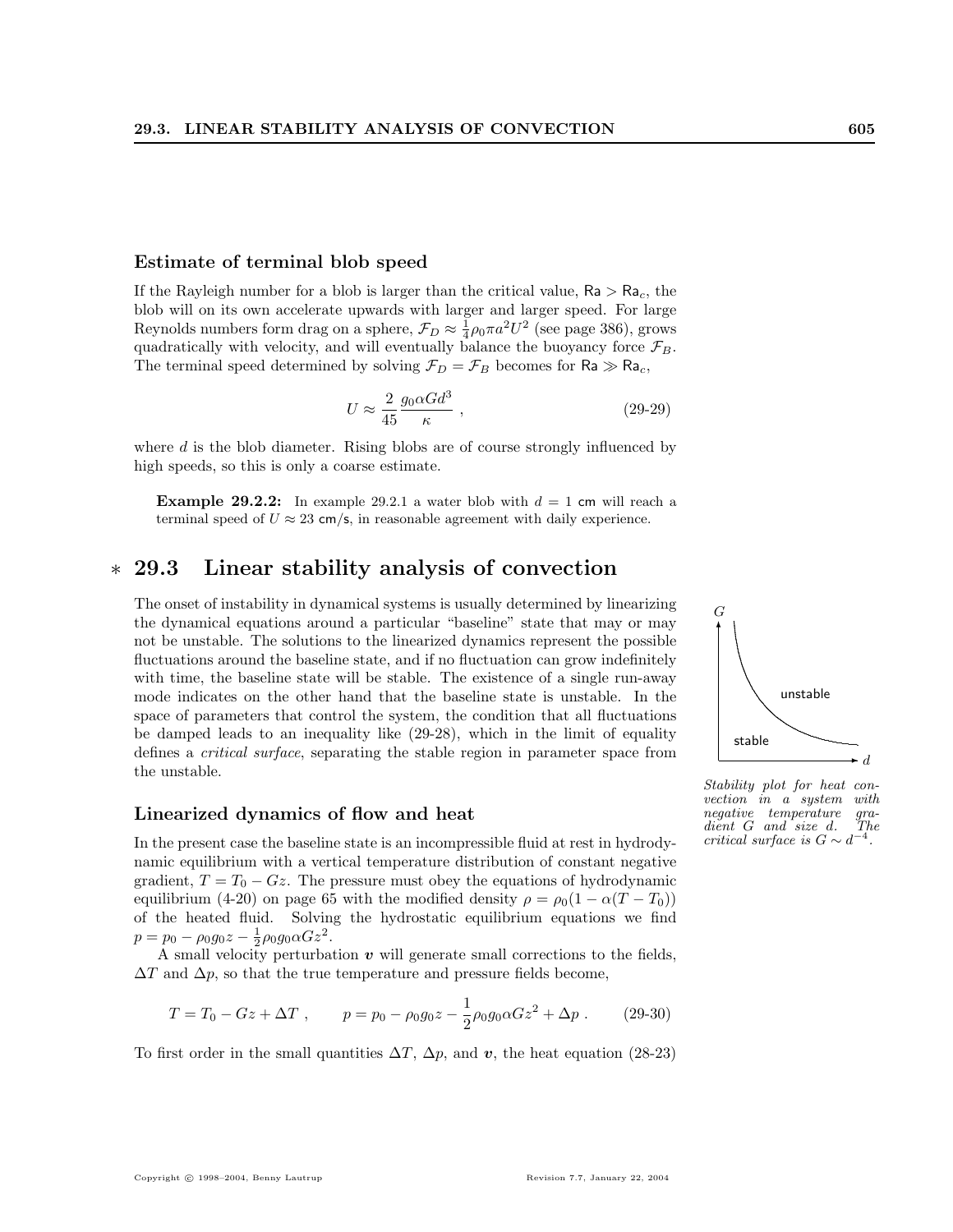becomes,

$$
\frac{\partial \Delta T}{\partial t} - Gv_z = \kappa \nabla^2 \Delta T \,. \tag{29-31}
$$

Dissipation does not contribute because it is of second order in  $v$ . Adding the buoyancy term  $-\alpha \Delta T g_0 = \alpha \Delta T g_0 e_z$  to the incompressible Navier-Stokes equation (18-16) we obtain to first order in the small quantities,

$$
\frac{\partial \mathbf{v}}{\partial t} = -\frac{\nabla \Delta p}{\rho_0} + \nu \nabla^2 \mathbf{v} + \alpha \Delta T g_0 \mathbf{e}_z \ . \tag{29-32}
$$

The inertial acceleration is absent because it is of second order in  $v$ . Finally the velocity field must satisfy the divergence condition,

$$
\nabla \cdot \mathbf{v} = 0 \tag{29-33}
$$

These five coupled partial linear differential equations should now be solved for the five fluctuation fields,  $\Delta T$ ,  $\Delta p$  and v, with the appropriate boundary conditions for the particular geometry under study.

#### Fourier transformation

Fourier transformation is method of choice for solving homogeneous linear partial differential equations with constant coefficients. All fields are assumed to be superpositions of elementary harmonic waves of the form  $\exp(\lambda t + i\mathbf{k} \cdot \mathbf{x})$  where k is a real wave vector and  $\lambda$  may be a complex number. For a single harmonic wave, we get from the linearized dynamics,

$$
\lambda \Delta \widetilde{T} - G \widetilde{v}_z = -\kappa \mathbf{k}^2 \Delta \widetilde{T} , \qquad (29-34a)
$$

$$
\lambda \widetilde{\mathbf{v}} = -\frac{i\mathbf{k}}{\rho_0} \Delta \widetilde{p} - \nu \mathbf{k}^2 \widetilde{\mathbf{v}} + \alpha \Delta \widetilde{T} g_0 \mathbf{e}_z , \qquad (29-34b)
$$

$$
\mathbf{k} \cdot \widetilde{\mathbf{v}} = 0 \tag{29-34c}
$$

where now  $\Delta \widetilde{T}$ ,  $\Delta \widetilde{p}$ , and  $\widetilde{v}$  denote the amplitudes of the harmonic waves. Solving the first equation for  $\tilde{v}_z$ , and dotting the second equation with **k** (using the third) and solving for  $\Delta \tilde{p}$ , we obtain,

$$
\widetilde{v}_z = \frac{\lambda + \kappa \textbf{k}^2}{G} \Delta \widetilde{T} \ , \qquad \qquad \frac{\Delta \widetilde{p}}{\rho_0} = - \alpha \Delta \widetilde{T} g_0 \frac{ik_z}{\textbf{k}^2}
$$

Inserting this into the z-component of the second equation, we find a linear equation for  $\Delta T$ , which only has a non-trivial solution for

$$
(\lambda + \nu \mathbf{k}^2)(\lambda + \kappa \mathbf{k}^2) = \alpha G g_0 \left( 1 - \frac{k_z^2}{\mathbf{k}^2} \right) . \tag{29-35}
$$

.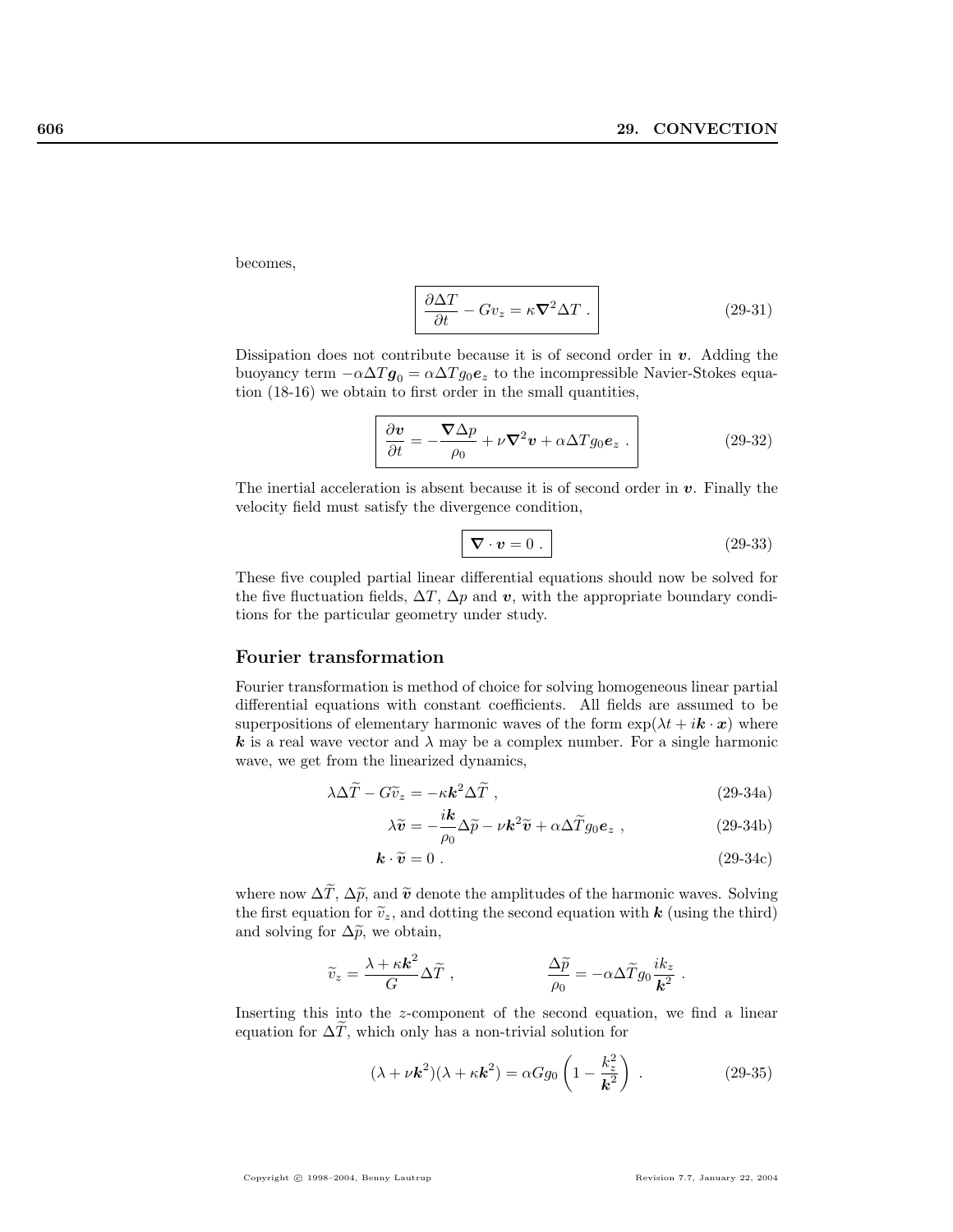This equation expresses that the determinant of the system of five linear algebraic equations (29-34) must vanish.

Being a quadratic equation in  $\lambda$  it always has two roots,

$$
\lambda = -\frac{1}{2} \left[ (\nu + \kappa) \mathbf{k}^2 \pm \sqrt{(\nu - \kappa)^2 (\mathbf{k}^2)^2 + 4\alpha G g_0 \left( 1 - \frac{k_z^2}{\mathbf{k}^2} \right)} \right].
$$
 (29-36)

Both roots are real and one of the roots is evidently negative whereas the other may be positive. The condition that the second root also be negative is,

$$
(\nu+\kappa)\mathbf{k}^2 > \sqrt{(\nu-\kappa)^2(\mathbf{k}^2)^2 + 4\alpha Gg_0\left(1-\frac{k_z^2}{\mathbf{k}^2}\right)}.
$$

Squaring this inequality it becomes,

$$
\frac{\alpha G g_0}{\kappa \nu} < \frac{(k_x^2 + k_y^2 + k_z^2)^3}{k_x^2 + k_y^2} \tag{29-37}
$$

The right hand side depends on the geometry of the fluid container and scales like  $|k|^4 \sim d^{-4}$  where d is a typical length scale for the geometry. The inequality may thus be viewed as a condition on the Rayleigh number of the same form as (29-28). If there is no intrinsic length scale, the minimum of the right hand side is zero, and there can be no stability.

#### Critical fluctuations

When the stability condition  $(29-37)$  is fulfilled with a non-vanishing right hand side, all fluctuations are exponentially damped in time, and the fluid will essentially stay at rest. If a fluctuation violates the stability condition it will grow exponentially with time, resulting in more complicated and sometimes turbulent flow. Right at the critical point where the inequality becomes an equality the largest of the two stability exponents (29-36) will vanish, *i.e.*  $\lambda = 0$ . This indicates that the critical fluctuations are time independent (for a rigorous proof of this assertion see [10]).

At this point it is better to revert to ordinary space where the critical fluctuations must obey the steady-flow versions of the linearized dynamic equations  $(29-31)-(29-33),$ 

$$
-Gv_z = \kappa \nabla^2 \Delta T \t{, \t(29-38a)}
$$

$$
\frac{\nabla \Delta p}{\rho_0} = \nu \nabla^2 \mathbf{v} + \alpha \Delta T g_0 \mathbf{e}_z , \qquad (29-38b)
$$

$$
\nabla \cdot \mathbf{v} = 0. \tag{29-38c}
$$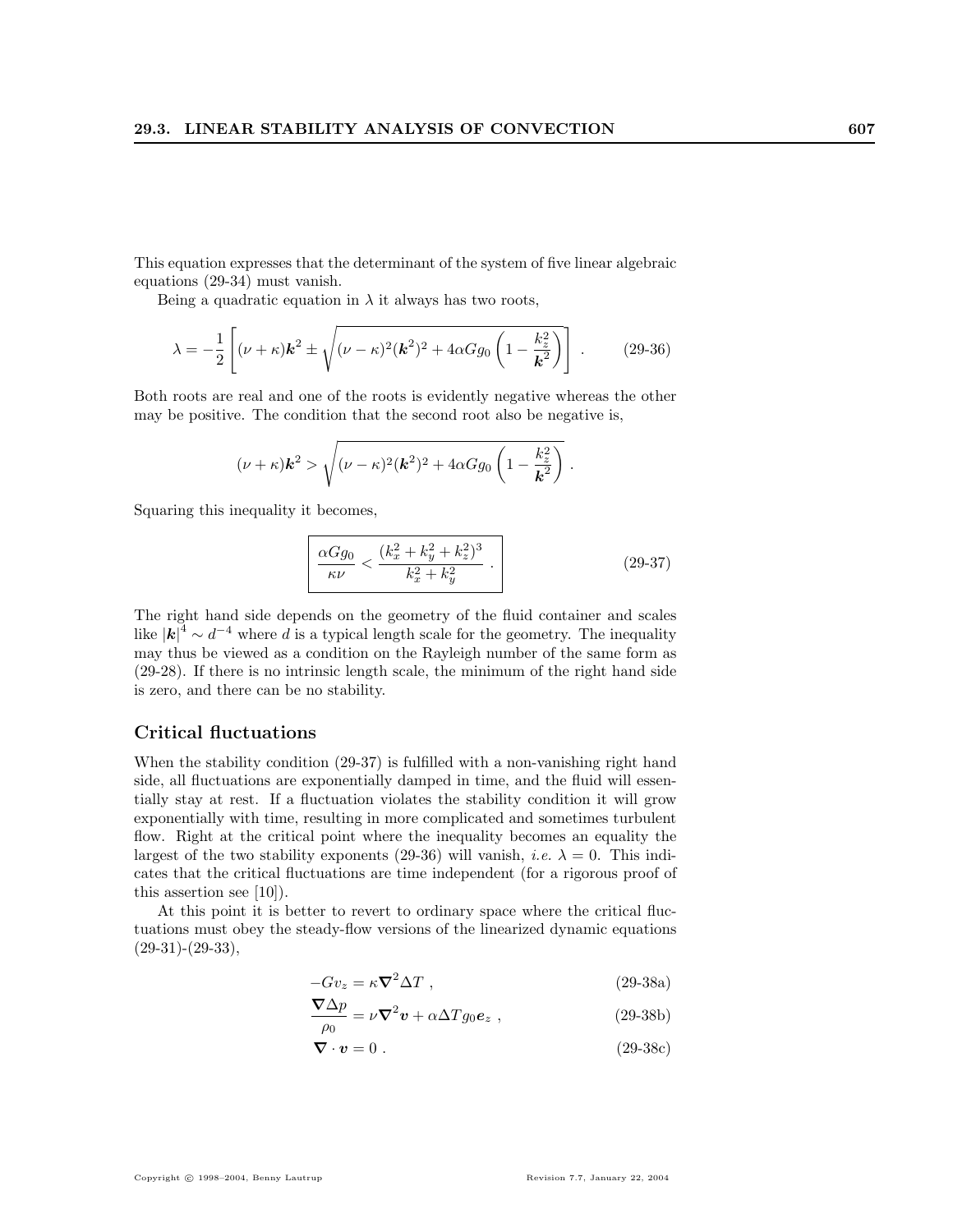These equations may in fact be combined into a single equation for the temperature excess  $\Delta T$ . Taking the divergence of the second equation we get,

$$
\frac{1}{\rho_0} \nabla^2 \Delta p = \alpha g_0 \nabla_z \Delta T , \qquad (29-39)
$$

and using this equation and (29-38a),  $v_z$  and  $\Delta p$  can be eliminated from the z-component of the second equation, and we obtain,

$$
\left( (\nabla^2)^3 \Delta T = \frac{\alpha G g_0}{\kappa \nu} (\nabla^2 - \nabla_z^2) \Delta T \right). \tag{29-40}
$$

This equation is equivalent to the condition of vanishing determinant (29-35) for  $\lambda = 0$ , and should be solved with the correct boundary conditions for the geometry of the system. Being a kind of eigenvalue equation, each solution determines a value of the coefficient  $\alpha Gg_0/\kappa\nu$ , and the one that yields the smallest value determines the point where convection first begins.

For a system of characteristic size d, the Rayleigh number is defined as before,

$$
\mathsf{Ra} = \frac{\alpha G g_0 d^4}{\kappa \nu} \tag{29-41}
$$

The smallest possible value of this quantity, called the critical Rayleigh number  $Ra_c$ , defines the upper limit to convective stability of the baseline state.

The critical fluctuation is apparently another steady solution to the combined heat and mass flow problem. It must however be kept in mind that an essential assumption behind linear stability analysis is that the fluctuation amplitudes are infinitesimal so that non-linear terms can be disregarded. These terms tend in fact to be beneficial and exert a stabilizing influence on the critical field such that it is able to persist somewhat above the critical point. This is in fact why critical fluctuations can be observed at all.

# ∗ 29.4 Rayleigh-B´enard convection

Warming a horizontal layer of fluid from below is a common task in the kitchen as well as in industry. It was first investigated experimentally by Bénard in 1900 and later analyzed theoretically by Rayleigh in 1916. The most conspicuous feature of the heated fluid is that convection breaks the original planar symmetry, thereby creating characteristic convection patterns. That the symmetry must break is fairly clear, because it is impossible for all the fluid in the layer to start to rise simultaneously. A localized fluctuation current which begins to rise will have to veer off into the horizontal direction because of the horizontal boundaries. We shall see below that at the onset of convection the flow breaks up into an infinite set of "rollers" with alternating sense of rotation.

Much later in 1956 it was understood that the beautiful hexagonal surface tessellation observed by Bénard in a thin layer of heated whale oil was not caused

Henri Bénard (1874-1939). French physicist. Discovered hexagonal convection patterns in thin layers of whale oil in 1900. Such cellular convective structures have later been named Bénard cells.



A rising flow in a horizontal layer of fluid has to veer off horizontally both at the top and the bottom.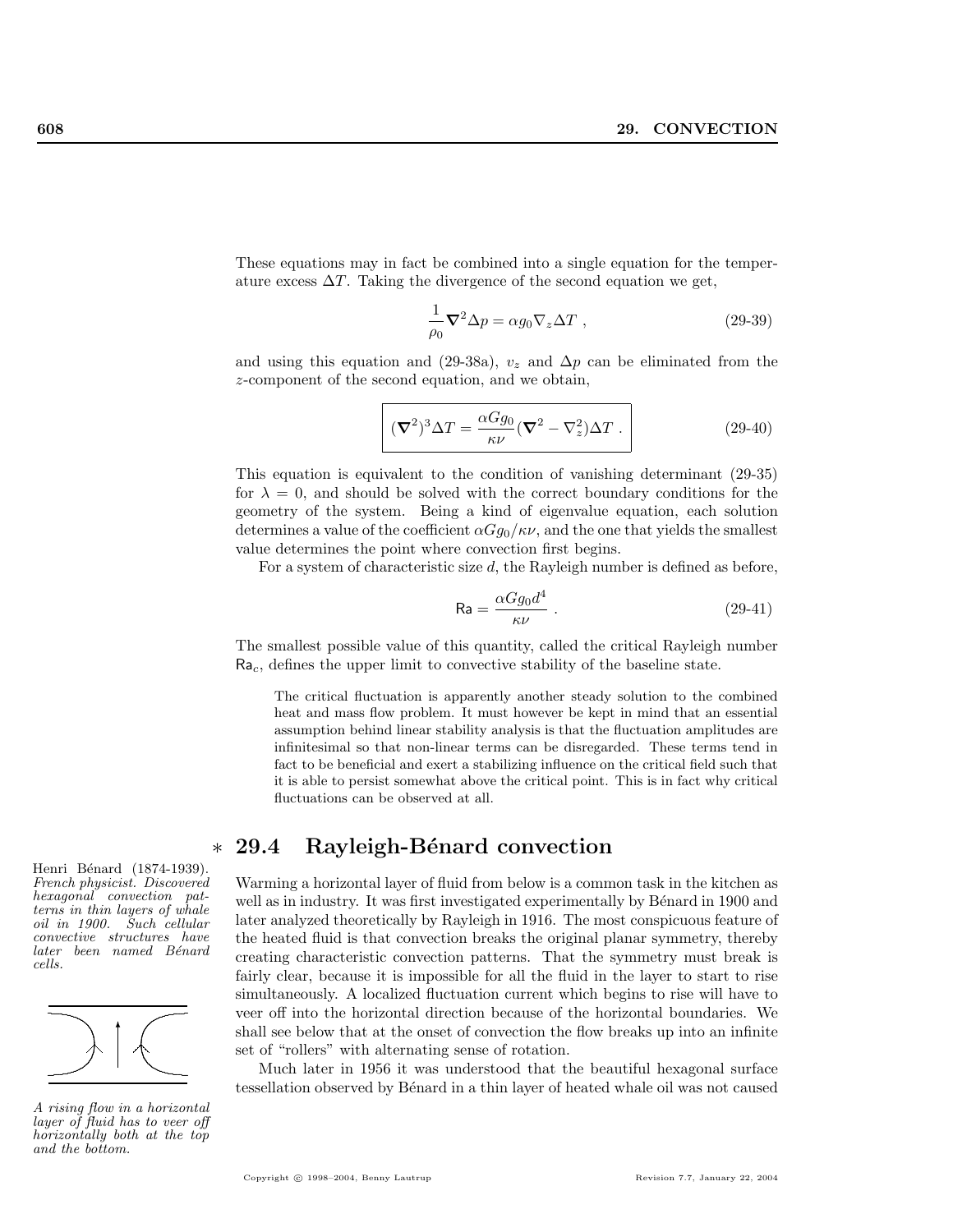by buoyancy alone but was driven by the interplay between buoyancy and temperature dependent surface tension, a phenomenon now called Bénard-Marangoni convection. Here we shall only discuss clean Rayleigh-Bénard convection in layers of fluid so thick that the Marangoni effect can be disregarded. Carlo Marangoni (1840-

#### General solution

Let the horizontal layer of incompressible fluid have thickness  $d$  and be subject to a constant negative temperature gradient  $G$ . The boundaries are chosen symmetrically at  $z = \pm d/2$ , for reasons that will be come clear in the following. Since the flow has to veer off at the boundaries, the fields must depend on  $z$ , implying that  $k_z \neq 0$  in the stability condition (29-37). The wave numbers  $k_x$  and  $k_y$ can in principle take any real values because of the infinitely extended planar symmetry, but since the right hand side of the stability condition diverges for both  $k_x^2 + k_y^2 \rightarrow 0$  and  $k_x^2 + k_y^2 \rightarrow \infty$ , the minimum must occur at a finite value of  $k_x^2 + k_y^2$ . This argument demonstrates that the critical solution must have a periodic horizontal structure.

For given  $k_x$  and  $k_y$  we may without loss of generality rotate the coordinate system to obtain  $k_y = 0$  and  $k_x > 0$ , implying that the fields only depend on  $x$  and  $z$  but not on  $y$ . The most general form of the temperature excess then becomes of the form,

$$
\Delta T = \Theta \cos k_x x f(z) \tag{29-42}
$$

where  $\Theta$  is a constant, and  $f(z)$  is a (so far unknown) dimensionless function of z. From (29-38a) we find the vertical velocity,

$$
v_z = -\frac{\kappa \Theta}{G} \cos k_x x (\nabla_z^2 - k_x^2) f(z) , \qquad (29-43)
$$

and from the divergence condition (29-38c) we get the horizontal velocity,

$$
v_x = \frac{\kappa \Theta}{G k_x} \sin k_x x (\nabla_z^2 - k_x^2) f'(z) . \qquad (29-44)
$$

The third velocity component  $v_y$  does not participate, but it can be shown (problem 29.3) that it must vanish,  $v_y = 0$ .

Inserting  $\Delta T$  into the determinant equation (29-40) we get a sixth order ordinary differential equation for this function,

$$
\left(\nabla_z^2 - k_x^2\right)^3 f(z) = -\frac{\alpha G g_0}{\kappa \nu} k_x^2 f(z) . \tag{29-45}
$$

Using this relation one may verify that the pressure excess,

$$
\frac{\Delta p}{\rho_0} = -\frac{\kappa \nu \Theta}{G k_x^2} \cos k_x x (\nabla_z^2 - k_x^2)^2 f'(z) , \qquad (29-46)
$$

satisfies (29-39).

1925). Italian physicist. Investigated surface tension effects using oil drops spreading on water.



The plates are placed symmetrically at  $z = \pm d/2$ .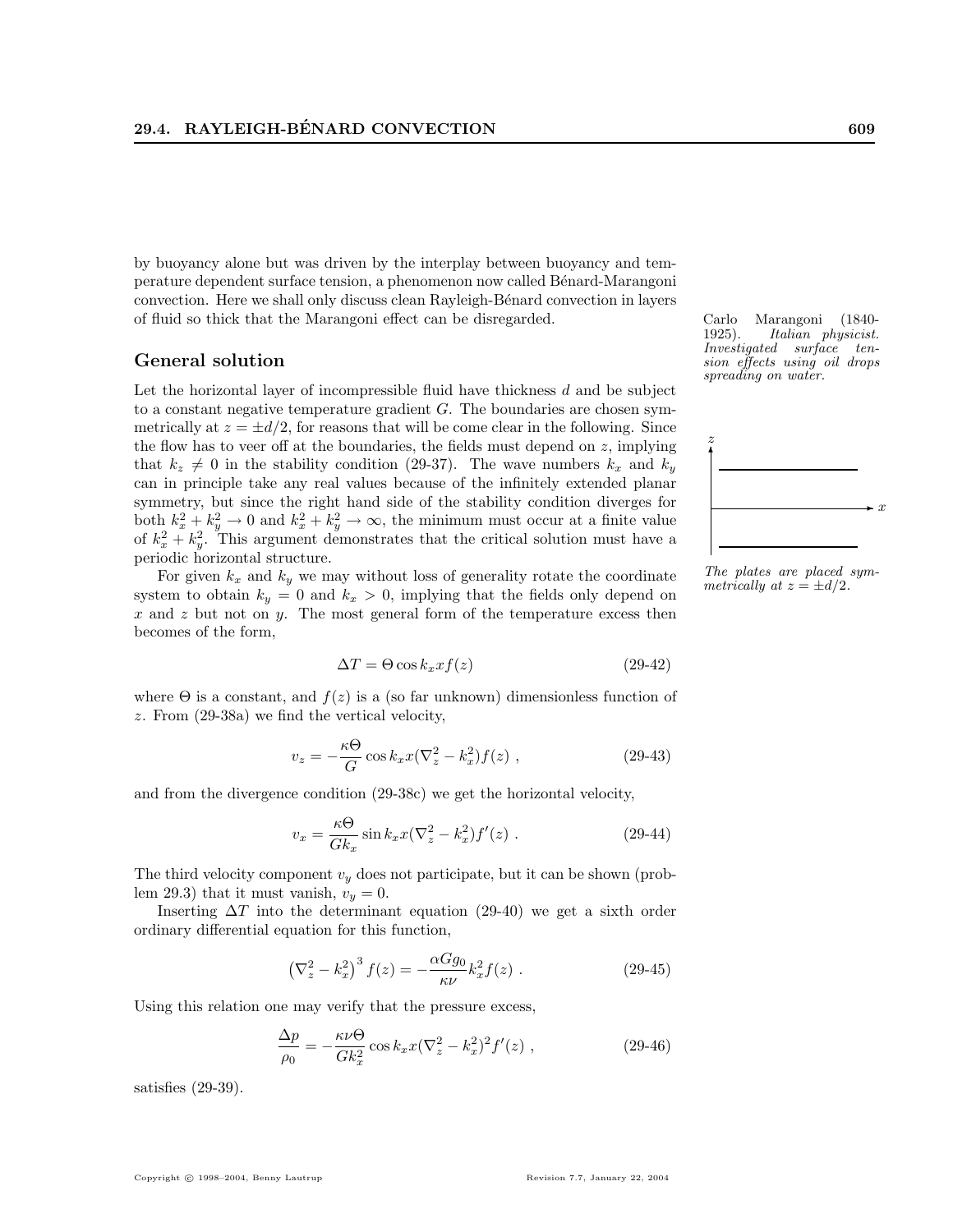In a given physical context the actual solution depends on the boundary conditions imposed on the fields. For the temperature excess the boundaries are always assumed to be perfect conductors of heat such that  $\Delta T = 0$  for  $z = \pm d/2$ . For the velocity fields the boundary conditions depend on whether the boundaries are solid plates or free open surfaces. We shall as Rayleigh did in 1916 first analyze the latter case which is by far the simplest.

#### Two free boundaries

The simplest choice which satisfies the temperature boundary conditions  $\Delta T = 0$ for  $z = \pm d/2$  is,

$$
f(z) = \cos k_z z , \qquad k_z = \frac{(1+2n)\pi}{d} \qquad (29-47)
$$

where  $\Theta$  is an arbitrary (infinitesimal) constant, and  $n = 0, 1, 2, \ldots$  is an integer. Inserting this into (29-45) and solving for the Rayleigh number we obtain

$$
\text{Ra} \equiv \frac{\alpha G g_0 d^4}{\kappa \nu} = \frac{(k_z^2 + k_x^2)^3}{k_x^2} d^4 \,. \tag{29-48}
$$

The minimum of the right hand side is found for  $k_x = k_z/$ √  $\overline{2}$  and  $n = 0$ , so that the critical Rayleigh number is,

$$
\mathsf{Ra}_c = \frac{27}{4}\pi^4 \approx 657.511\ldots \,. \tag{29-49}
$$

The complete critical solution becomes (with  $k_x = \pi/d\sqrt{2}$  and  $k_z = \pi/d$ ),

$$
\Delta T = \Theta \cos k_x x \cos k_z z \tag{29-50a}
$$

$$
v_x = \sqrt{2U} \sin k_x x \sin k_z z \tag{29-50b}
$$

$$
v_y = 0 \tag{29-50c}
$$

$$
v_z = U \cos k_x x \cos k_z z \tag{29-50d}
$$

where  $U = 3\pi^2 \kappa \Theta / 2Gd^2$ .

The solution is depicted in the three panels of fig. 29.2. The flow pattern (middle panel) consists of an infinite sequence of nearly elliptic "rollers" with (middle panel) consists of an infinite sequence of nearly elliptic "rollers" with aspect ratio  $\sqrt{2}$ . The temperature pattern (top panel) is 90° out of phase with the flow pattern. This confirms the intuition that the central temperature should be higher when fluid transports heat from the warm lower boundary towards the cold upper boundary, and conversely.

From the above solution we immediately obtain the shear stress,

$$
\sigma_{xz} = \eta (\nabla_x v_z + \nabla_z v_x) = \frac{\pi U \eta}{\sqrt{2}d} \sin k_x x \cos k_z z .
$$
 (29-51)



Plot of Ra versus  $k_xd$  for  $n = 0$ . The minimum  $Ra = 27\pi^4/4 \approx 658$  is found  $\kappa a = 27\pi / 4 \approx 0.08$  is<br>at  $k_x d = \pi / \sqrt{2} \approx 2.22$ 

2000 Ra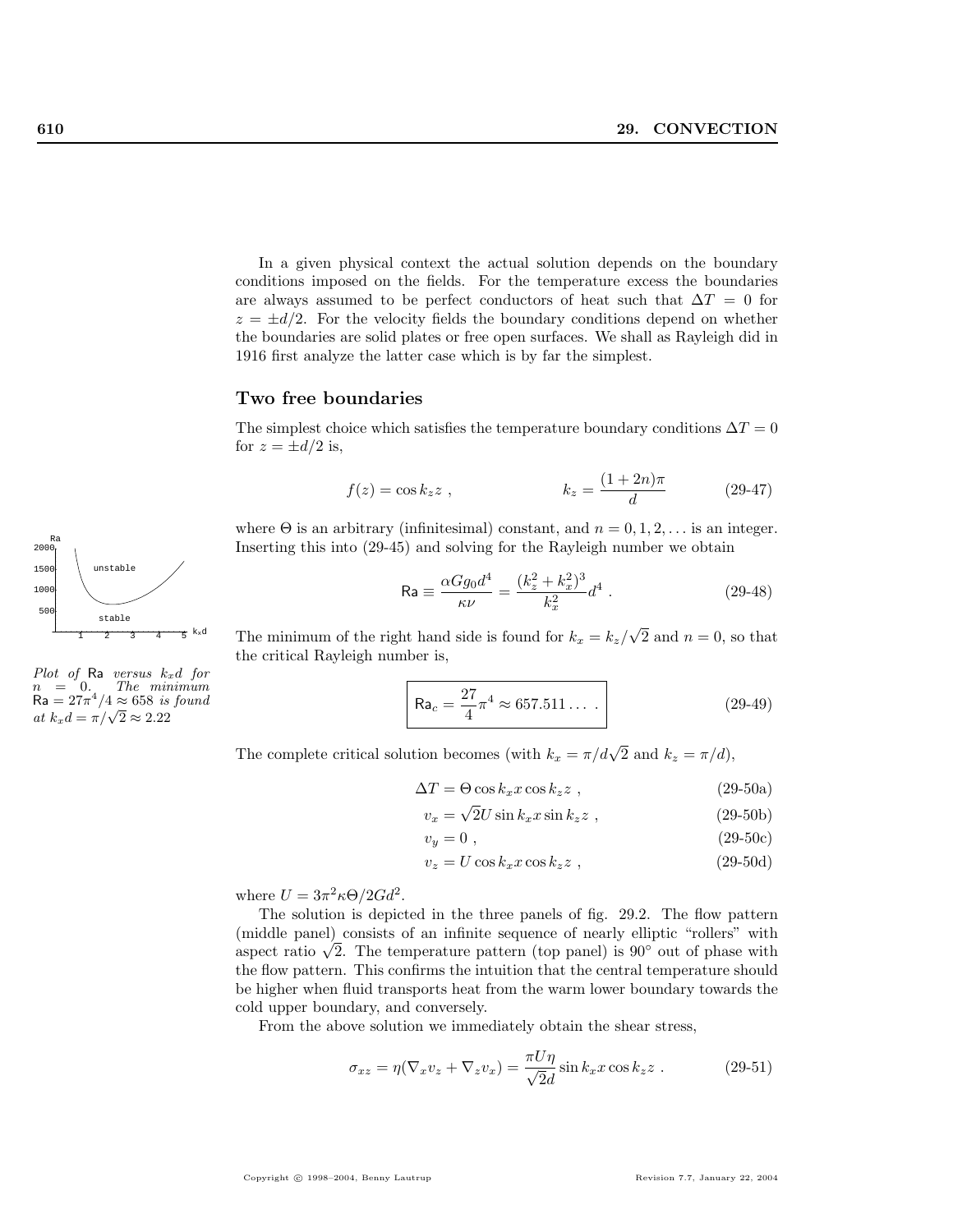

Figure 29.2: Critical fields in the horizontal layer of fluid with free boundaries (eq. (29- 50)). The steady flow pattern consists of an infinity of approximatively elliptical rolls  $\sigma(\sigma)$ . The steady flow pattern consists of an infinity of approximatively elliptical rolls of rotating fluid with aspect ratio  $\sqrt{2}$  and alternating sense of rotation and temperature excess. a) Contour plot of the temperature field  $\Delta T$  with high temperature indicated by white. b) Streamlines for the steady flow  $(v_x, v_z)$  with white indicating clockwise rotation. c) Deformation of the originally parallel boundaries (strongly exaggerated).

It evidently vanishes for  $z = \pm d/2$ , and since we trivially have  $\sigma_{yz} = 0$ , both boundaries are completely free of shear. There is no practical problem in arranging the upper boundary to be shear-free; that is in fact what we do when we cook. A shear-free lower boundary is on the contrary rather unphysical, so the main virtue of the shear-free model is that it is easy to solve.

The pressure excess in the critical solution may be calculated from (29-46),

$$
\Delta p = \frac{2}{3\pi} \alpha \Theta \rho_0 g_0 d \cos k_x x \sin k_z z , \qquad (29-52)
$$

so that the excess in the normal stress becomes

$$
\Delta \sigma_{zz} = -\Delta p + 2\eta \nabla_z v_z = -\frac{10}{9\pi} \alpha \Theta \rho_0 g_0 d \cos k_x x \sin k_z z . \qquad (29-53)
$$

It does not vanish at the boundaries, showing the solution is not perfect. The nonvanishing normal stress can, however, be compensated by hydrostatic pressure if the layer thickness is allowed to vary a bit. Dividing by  $\rho_0 q_0$  we find the required shift at the two boundaries,

$$
\Delta z = -\left. \frac{\Delta \sigma_{zz}}{\rho_0 g_0} \right|_{z = \pm d/2} = \pm \frac{10}{9\pi} \alpha \Theta d \cos k_x x \ . \tag{29-54}
$$

The shape of the deformed layer is shown in the bottom panel of fig. 29.2.

## Two solid boundaries

A horizontal slot bounded by two solid plates is easy to set up experimentally. Numerous experiments have been carried out in the twentieth century and agree very well with the theoretical results [?].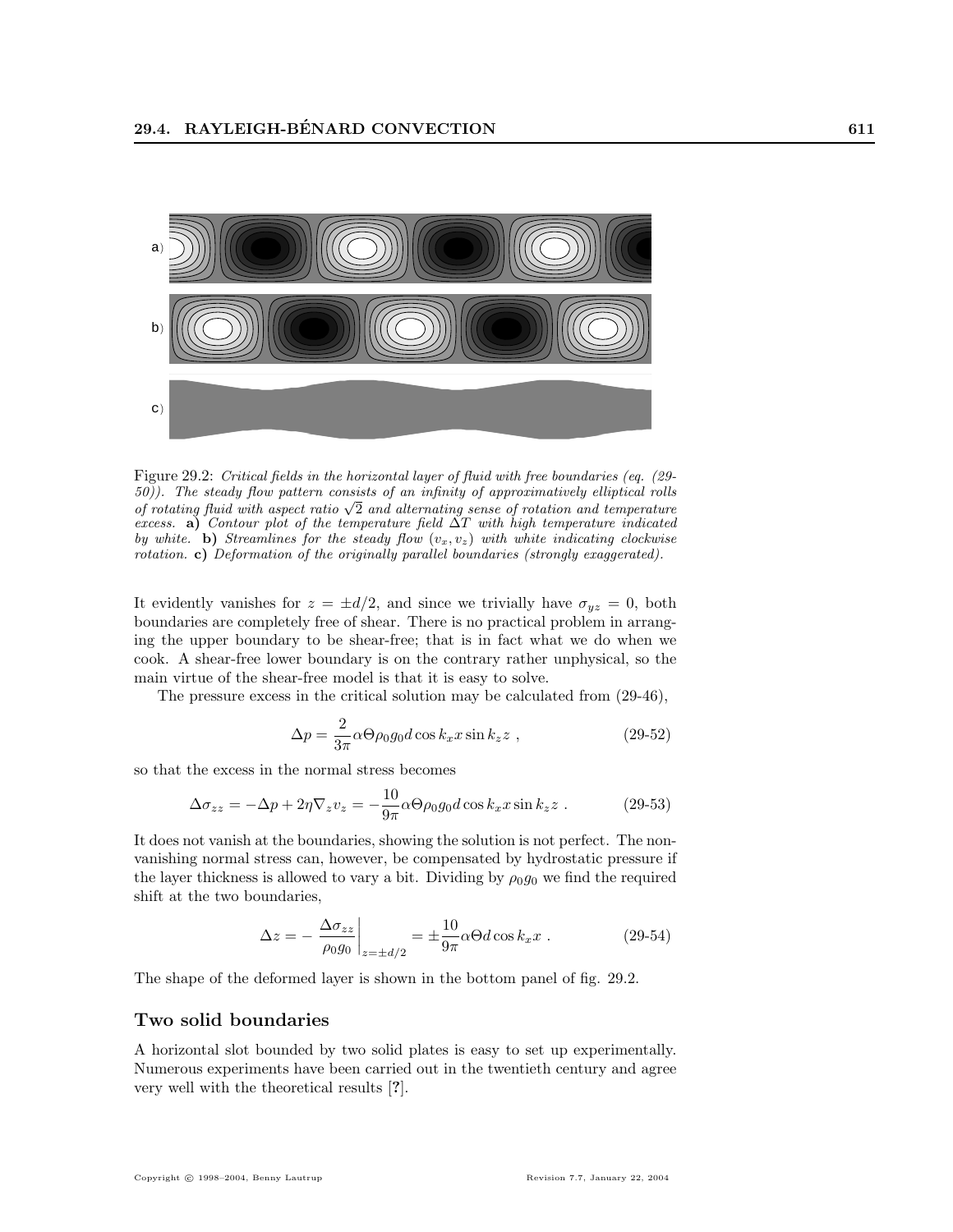

Figure 29.3: Horizontal slot solution. a) The value of the determinant as a function of  $\mu$  for  $\xi = 0.75$ . One notices the regularly spaced solutions where the determinant crosses zero. b) Stability plot for the lowest branch as a function of  $\xi$ . The minimum  $\mu_c = 6.42846...$  for  $\xi_c = 0.785559...$  determines the critical Rayleigh number.

For simplicity we choose the plate distance  $d = 1$  in the following analysis. The fundamental equation (29-45) is an ordinary 6'th order differential equation with constant coefficients, implying that the solution is a superposition of exponentials  $e^{\lambda z}$  where  $\lambda$  is a root of the sixth order algebraic equation,

$$
(\lambda^2 - k_x^2)^3 = -\text{Ra}\,k_x^2\,. \tag{29-55}
$$

The six roots are evidently,

$$
\lambda = \pm \sqrt{k_x^2 + \text{Ra}^{1/3} k_x^{2/3} \sqrt[3]{-1}} \,, \tag{29-56}
$$

where  $\sqrt[3]{-1} = -1$ ,  $(1 \pm i\sqrt{1})$  $3/2$  is any one of the three third roots of  $-1$ . Paramewhere  $\sqrt{-1} = -1$ ,  $(1 \pm i \sqrt{3})/2$  is any one of the three third roots of  $-1$ . Parameterizing  $k_x = \mu \xi^3$  with  $\mu = \text{Ra}^{1/4}$ , the roots may be written  $\lambda = \pm \mu \xi \sqrt{\xi^4 + \sqrt[3]{-1}}$ . Assuming  $0 < \xi < 1$ , the roots take the form  $\lambda = \pm i\mu_0$  and  $\lambda = \pm \mu_1 \pm i\mu_2$ , where

$$
\mu_0 = \mu \xi \sqrt{1 - \xi^4} \,, \tag{29-57a}
$$

$$
\mu_1 = \frac{1}{2}\mu\xi\sqrt{1 + 2\xi^4 + 2\sqrt{1 + \xi^4 + \xi^8}}\,,\tag{29-57b}
$$

$$
\mu_2 = \frac{1}{2}\mu\xi\sqrt{-1 - 2\xi^4 + 2\sqrt{1 + \xi^4 + \xi^8}}.
$$
\n(29-57c)

These quantities are all real for  $0 < \xi < 1$ .

The boundary conditions are in this case  $\Delta T = 0$  and  $v_x = v_z = 0$  at  $z = \pm 1/2$ . Since the boundary conditions as well as the fundamental equation  $(29-45)$  are invariant under change of sign of z, it follows that the solutions are either symmetric (even) or antisymmetric (odd) in z. In the even case we have,

$$
f(z) = A\cos\mu_0 z + B\cosh\mu_1 z \cos\mu_2 z + C\sinh\mu_1 z \sin\mu_2 z ,
$$
 (29-58)

where  $A, B$ , and  $C$  are constants. From the general solution  $(29-42)$ ,  $(29-43)$ , and (29-44) we see that  $f(z)$ ,  $f''(z)$ , and  $f'''(z) - k_x^2 f'(z)$  must vanish for  $z = 1/2$ .

The boundary conditions provides three homogenous equations for the determination of  $A$ ,  $B$ , and  $C$ . Such equations only have a non-trivial solution if their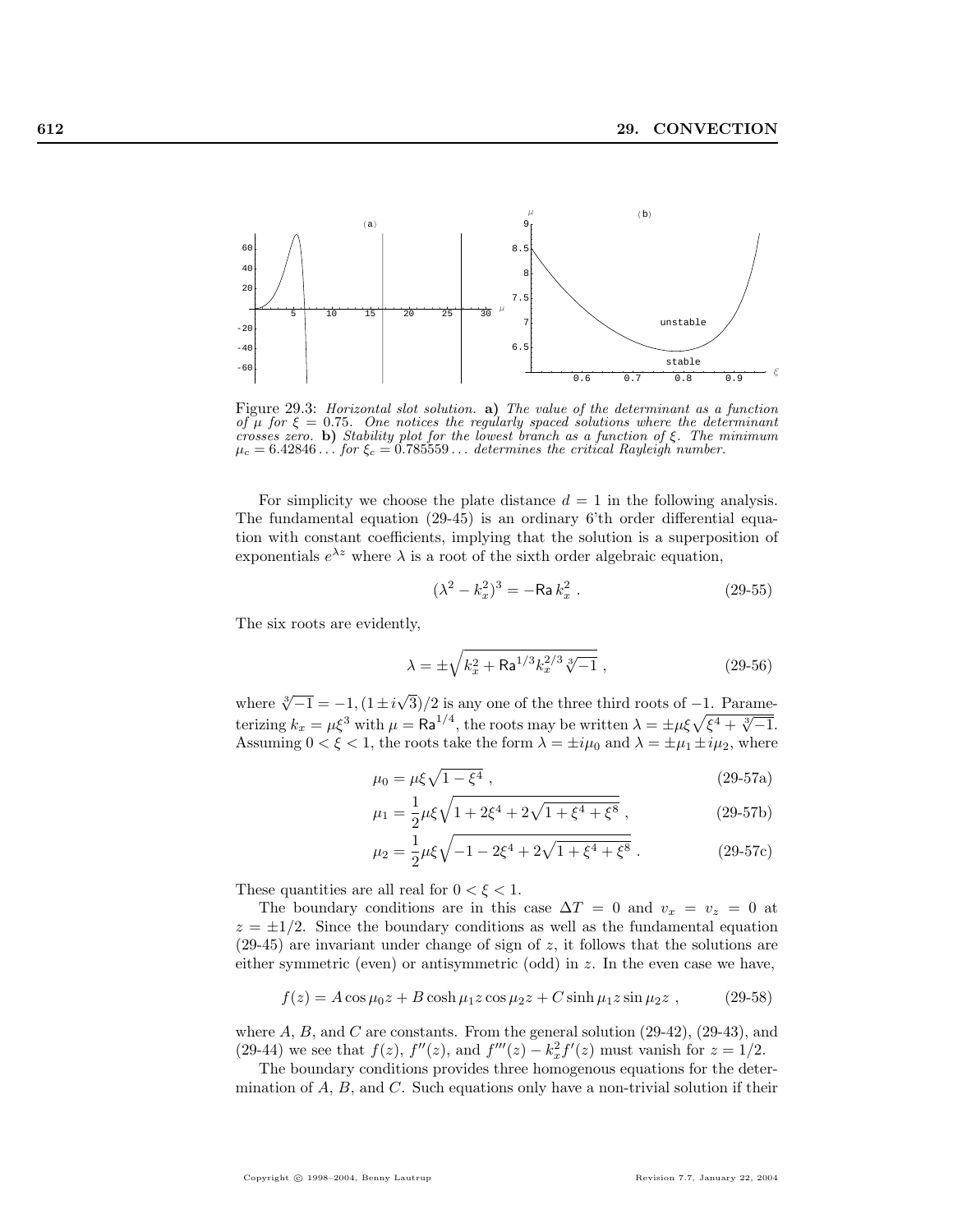

Figure 29.4: Critical fields in a horizontal layer with solid boundaries. The steady flow pattern consists of an infinity of approximatively circular cylindrical rolls of fluid with alternating sense of rotation and alternating temperature excess. a) Contour plot of the temperature field  $\Delta T$  with high temperature indicated by white. b) Streamlines for the steady flow  $(v_x, v_z)$  with white indicating clockwise rotation. Notice how the streamlines "shy away" from the solid walls because of the no-slip conditions.

 $3\times3$  determinant vanishes. It takes a bit of algebra to show that the determinant is proportional to,

$$
\det(\mu, \xi) \propto \mu_0 (\cosh \mu_1 + \cos \mu_2) \sin \frac{\mu_0}{2}
$$
  
 
$$
+ ((\mu_1 + \sqrt{3}\mu_2) \sinh \mu_1 + (\mu_2 - \sqrt{3}\mu_1) \sin \mu_2) \cos \frac{\mu_0}{2} . \qquad (29-59)
$$

Solving the transcendental equation,  $det(\mu, \xi) = 0$ , yields a family of solutions  $\mu = \mu(\xi)$ , as shown in fig. 29.3a. The minimum of the lowest branch determines the critical values  $\mu_c = \text{Ra}_c^{1/4} = 6.42846...$  and  $\xi_c = 0.785559...$  (see fig. 29.3b). The critical Rayleigh number becomes (see also problem 29.4 for an approximative calculation)

$$
Ra_c = 1707.76... \t\t(29-60)
$$

and the corresponding wave numbers,

 $\mu_0 = 3.9737...$   $\mu_1 = 5.19439...$   $\mu_2 = 2.12587...$  (29-61)

Finally, solving the boundary conditions at the critical point, the coefficients become (apart from an overall factor),

$$
A = 1 \qquad \qquad B = 0.120754\ldots \qquad \qquad C = 0.00132946\ldots \qquad (29-62)
$$

From these values the actual fields  $\Delta T$ ,  $v_z$ , and  $v_x$  may be determined. As can be seen from fig. 29.4 the critical flow pattern consists of an infinity of roughly circular cylindrical rolls, which because of the no-slip conditions appear to "shy away" from the boundaries.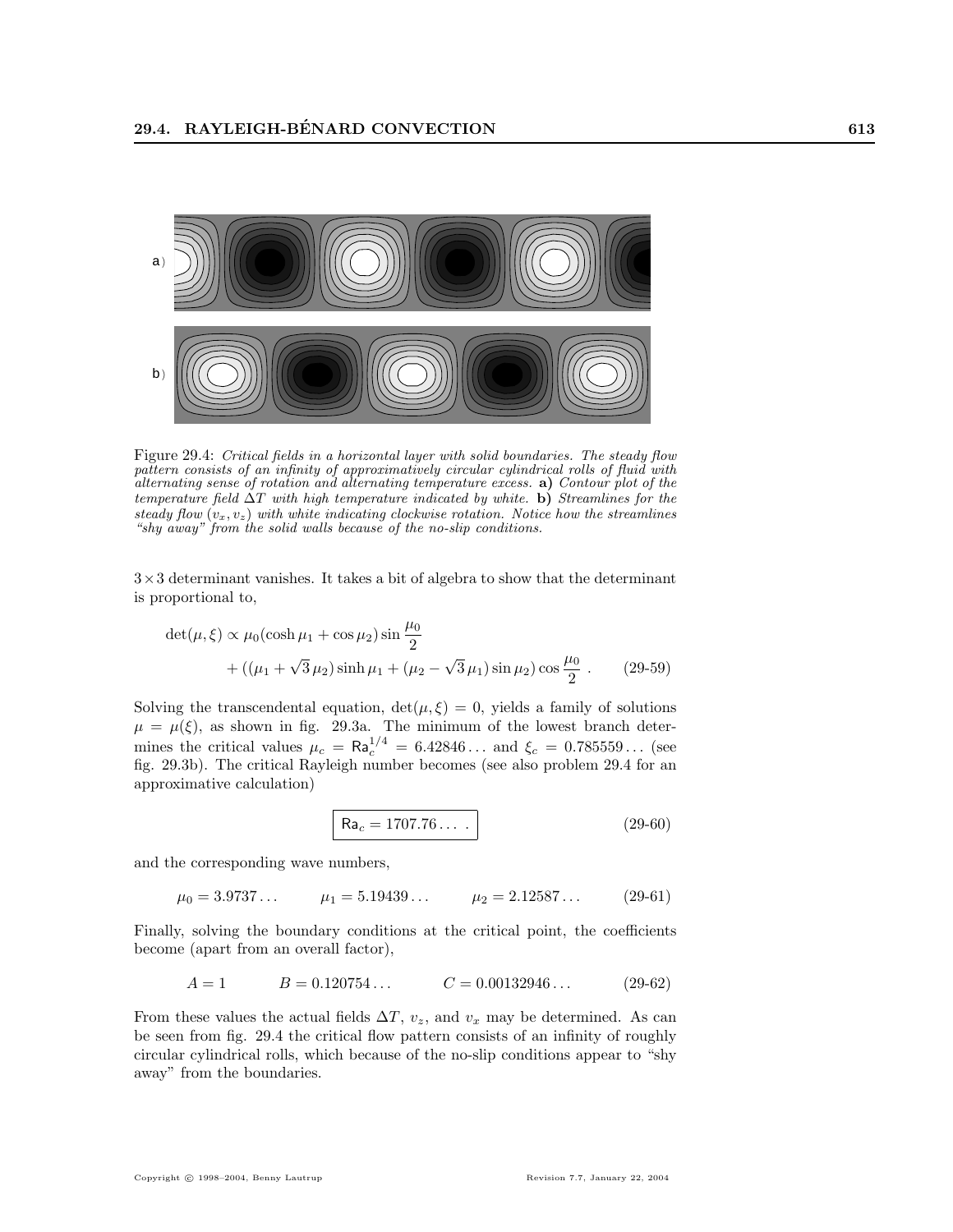

Figure 29.5: Critical fields in the horizontal layer of fluid with solid bottom and free top. a) Contour plot of the temperature field  $\Delta T$  with high temperature indicated by white. **b**) Streamlines for the steady flow with white indicating clockwise rotation. Notice how the no-slip condition makes the streamlines "shy away" from the bottom while it "hugs" the free surface at the top. c) Deformation of the originally flat upper boundary (strongly exaggerated).

Finally, it should be mentioned that the antisymmetric case,

$$
f(z) = D\sin\mu_0 z + E\cosh\mu_1 z \sin\mu_2 z + F\sinh\mu_1 z \cos\mu_2 z ,
$$
 (29-63)

is treated in the same way and leads to a critical Rayleigh number of  $Ra_c \approx$ 17610.4 . . . which is uninteresting because it is (much) larger than the even solution.

#### Solid bottom and free top

This is the situation most often found in the household and industry. Since the boundary conditions are asymmetric, the solution is a superposition of all six possibilities,

$$
f(z) = A\cos\mu_0 z + B\cosh\mu_1 z \cos\mu_2 z + C\sinh\mu_1 z \sin\mu_2 z
$$
  
+ 
$$
D\sin\mu_0 z + E\cosh\mu_1 z \sin\mu_2 z + F\sinh\mu_1 z \cos\mu_2 z.
$$
 (29-64)

Although more complicated, the solution is found in the same way as before, and the critical values are  $\mu_c = 5.75986...$  and  $\xi_c = 0.775115...,$  and thus the Rayleigh number,

$$
Ra = 1100.65... \t(29-65)
$$

This value is probably by accident nearly the same value as the estimate for a rising bubble (29-28). The wave numbers for this solution are

$$
\mu_0 = 3.56895...
$$
,  $\mu_1 = 4.55531...$ ,  $\mu_2 = 1.8947...$ , (29-66)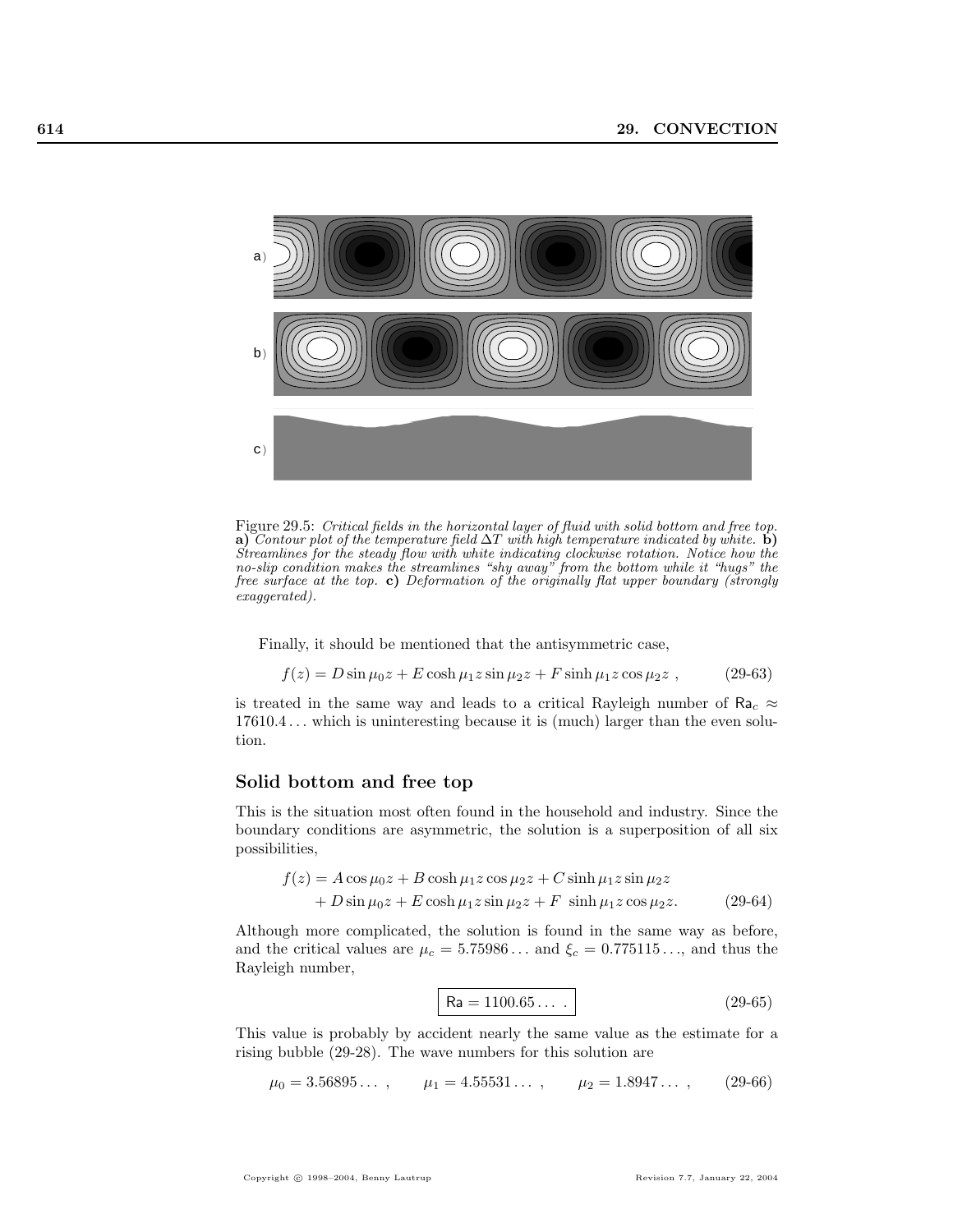and the coefficients,

| $A=1$ , | $B = 0.086726$ , | $C = -0.00956513$                                            |  |
|---------|------------------|--------------------------------------------------------------|--|
|         |                  | $D = 0.216993$ , $E = 0.00778275$ , $F = -0.08632$ , (29-67) |  |

again apart from an overall factor.

# Energy balance?

Where does the energy to drive the rolls come from? The steadily rotating fluid could in principle be set to do useful work, and according to the First Law of thermodynamics this work must be taken from the heat flowing between the plates. In effect the plates act as heat reservoirs and the convection as a heat engine converting heat to work by means of the buoyancy of warm fluid. In the present setup all the work done by the rotating fluid is actually dissipated back into heat by internal viscous forces, so in the steady state the energy of the fluid is constant, and no steady inflow of heat into the system is required. The local heat flow through the boundaries will, however, be uneven because of the local variations in the temperature gradient.

#### Convective pattern formation

The spontaneous formation of convection patterns in otherwise featureless geometries is a common occurrence. The non-linear terms which have been left out in the linear approximation will exert a stabilizing influence on the patterns such that they are able to persist at Rayleigh numbers somewhat larger than the critical one. At still larger Rayleigh numbers, the rolls of the critical pattern will develop further instabilities and eventually turbulent convection may result (for an account of convection patterns with numerous photographs see [65]).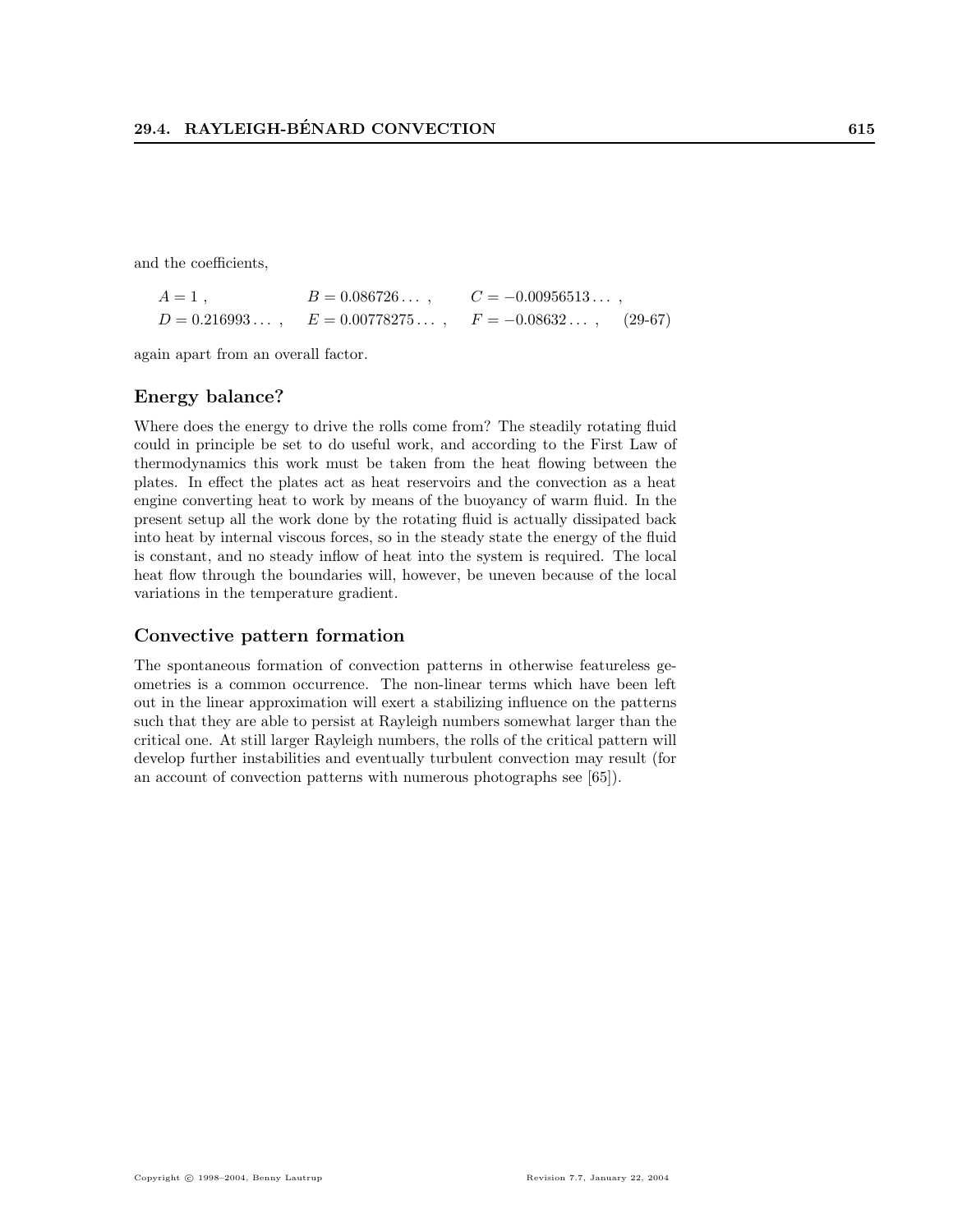# Problems

29.1 Calculate the critical Rayleigh number for a vertical "chimney" with perfectly conducting walls and a quadratic cross section of size  $d \times d$  (it may be assumed that  $v_x = v_y = 0$ .

**29.2** Find an approximative expression for the roots of  $\cos x \cosh x = 1$ . Calculate the first positive root and its numerical error.

**29.3** Show that  $v_y = 0$  in the Rayleigh-Bénard solution.

29.4 Show that an approximate solution to the vanishing determinant (29-59) for Rayleigh-Bénard flow in a horizontal slot is

$$
\mu = 2\frac{\mu}{\mu_0} \left( \pi - \arctan \frac{\mu_1 + \sqrt{3}\mu_2}{\mu_0} \right)
$$
 (29-68)

where the right hand side only depends on  $\xi$ . Show that the minimum of this function occurs at  $\mu = 6.44397...$  and  $\xi = 0.787942...,$  corresponding to a critical Rayleigh number  $Ra_c = 1724$ .

29.5 Show that the total internal energy is conserved for planar heat diffusion (28-16).

29.6 Show that the spherical temperature distribution

$$
T(r) = T_0 + \Theta \left(\frac{a^2}{a^2 + 4\kappa t}\right)^{3/2} \exp\left(-\frac{r^2}{a^2 + 4\kappa t}\right)
$$
 (29-69)

is a solution to Fourier's equation (28-14).

**29.7** Consider two plates at  $y = y_1$  and  $y = y_2$  and fixed temperatures  $T_1$  and  $T_2$ . Show that if there is incompressible fluid at rest between the plates, the temperature in the fluid is,

$$
T = T_1 + (T_2 - T_1) \frac{y - y_1}{y_2 - y_1} \tag{29-70}
$$

Show that this is also true if the fluid is inviscid and moves steadily along  $x$ .

**29.8** Consider two coaxial cylinders with radii  $a_1$  and  $a_2$  and incompressible fluid at rest between. Show that the temperature distribution between the cylinders is

$$
T = T_1 + (T_2 - T_1) \frac{\log(r/a_1)}{\log(a_2/a_1)}\tag{29-71}
$$

Show that this is also true if the fluid is inviscid and moves steadily along z.

29.9 Show that there cannot be hydrostatic equilibrium in vertical gravity with horizontal temperature differences. Estimate the speed with which the fluid rises.